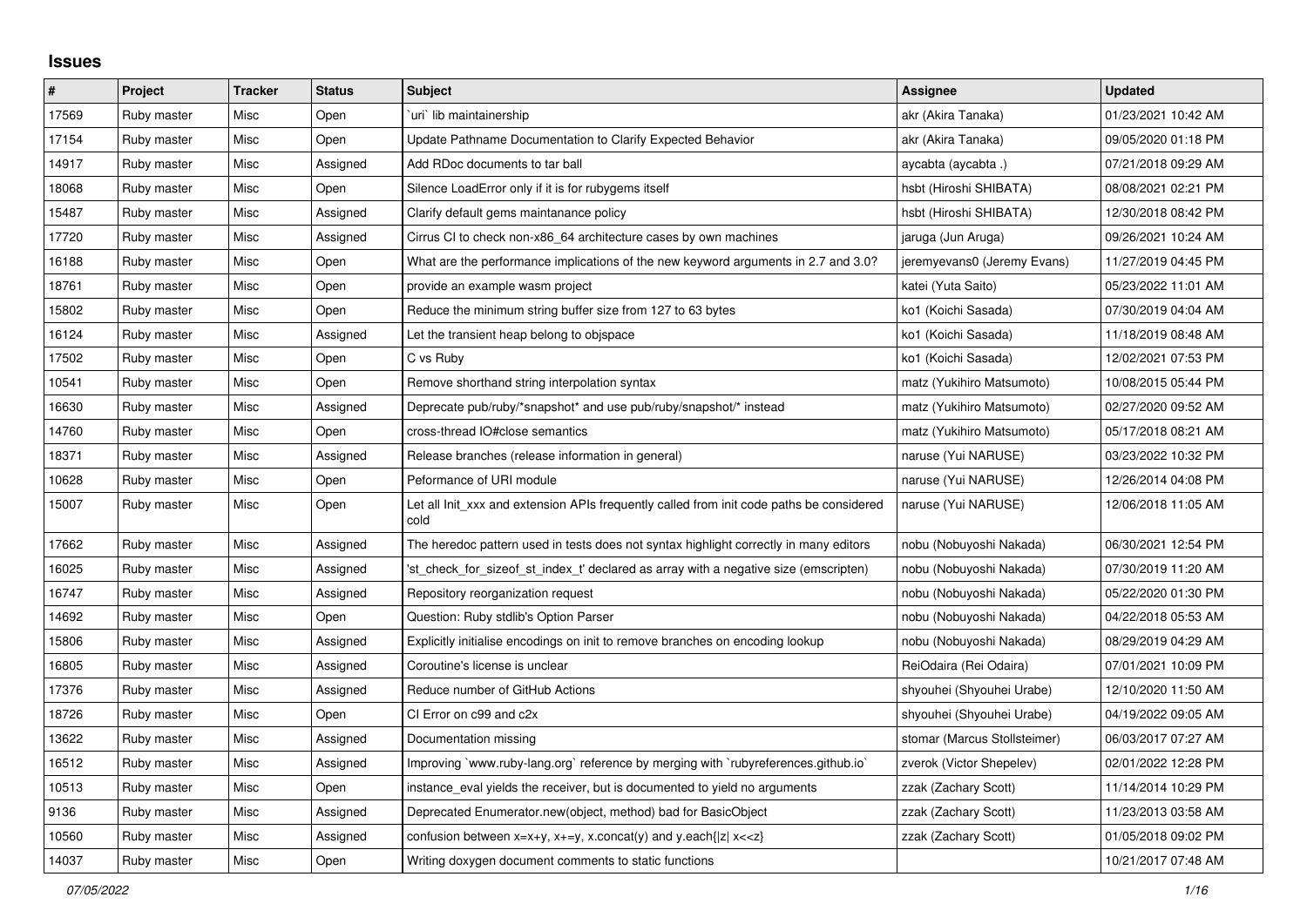| $\vert$ # | Project     | <b>Tracker</b> | <b>Status</b> | <b>Subject</b>                                                                                                                                        | <b>Assignee</b> | <b>Updated</b>      |
|-----------|-------------|----------------|---------------|-------------------------------------------------------------------------------------------------------------------------------------------------------|-----------------|---------------------|
| 10983     | Ruby master | Misc           | Open          | Why blocks make Ruby methods 439% slower?                                                                                                             |                 | 11/10/2015 06:21 AM |
| 16464     | Ruby master | Misc           | Open          | Which core objects should support deconstruct/deconstruct_keys?                                                                                       |                 | 12/30/2019 07:54 AM |
| 14825     | Ruby master | Misc           | Open          | When redefining `attr_xx` methods the visibility becomes `public`                                                                                     |                 | 06/05/2018 05:57 AM |
| 18587     | Ruby master | Misc           | Open          | What was the reason behind Ruby choosing SipHash for Hash?                                                                                            |                 | 02/17/2022 12:02 AM |
| 16396     | Ruby master | Misc           | Open          | What is the reason for this behaviour of Find.find?                                                                                                   |                 | 12/09/2019 02:51 PM |
| 18352     | Ruby master | Misc           | Open          | What is the Hash#grep expected?                                                                                                                       |                 | 11/28/2021 10:39 PM |
| 16157     | Ruby master | Misc           | Open          | What is the correct and *portable* way to do generic delegation?                                                                                      |                 | 10/15/2019 04:28 PM |
| 14190     | Ruby master | Misc           | Open          | What are the semantics of \$SAFE?                                                                                                                     |                 | 12/15/2017 10:28 PM |
| 9724      | Ruby master | Misc           | Open          | Warnings in Ruby: allow per-file directives to i.e. suppress warnings                                                                                 |                 | 04/10/2014 06:21 PM |
| 16507     | Ruby master | Misc           | Open          | $=$ vs include? or match?                                                                                                                             |                 | 01/12/2020 11:27 PM |
| 17309     | Ruby master | Misc           | Open          | URI escape being deprecated, yet there is no replacement                                                                                              |                 | 11/11/2020 12:52 AM |
| 12911     | Ruby master | Misc           | Assigned      | Translate docs                                                                                                                                        |                 | 11/24/2021 04:52 AM |
| 15568     | Ruby master | Misc           | Open          | TracePoint(:raise)#parameters raises RuntimeError                                                                                                     |                 | 01/27/2019 12:02 AM |
| 18840     | Ruby master | Misc           | Open          | Top-level #using and other methods docs                                                                                                               |                 | 06/18/2022 07:12 PM |
| 14735     | Ruby master | Misc           | Open          | thread-safe operations in a hash could be documented                                                                                                  |                 | 05/04/2018 01:09 PM |
| 13787     | Ruby master | Misc           | Open          | The path to Ruby 3.x - would it be useful to have a separate thread here at the tracker,<br>for discussions and issues and ideas related to ruby 3.x? |                 | 08/08/2017 08:29 AM |
| 17591     | Ruby master | Misc           | Open          | Test frameworks and REPLs do not show deprecation warnings by default                                                                                 |                 | 02/17/2021 09:06 AM |
| 10783     | Ruby master | Misc           | Open          | String#concat has an "appending" behavior                                                                                                             |                 | 08/08/2018 03:08 AM |
| 17815     | Ruby master | Misc           | Open          | Snapcraft Ruby plugin                                                                                                                                 |                 | 04/20/2021 07:59 PM |
| 15402     | Ruby master | Misc           | Open          | Shrinking excess retained memory of container types on promotion to uncollectible                                                                     |                 | 12/11/2018 08:43 PM |
| 16629     | Ruby master | Misc           | Open          | ruby-loco now built & saved on GitHub, both mingw & mswin builds                                                                                      |                 | 02/12/2020 01:53 PM |
| 16408     | Ruby master | Misc           | Open          | Ruby docs list incorrect method signatures for PTY::getpty/PTY::spawn                                                                                 |                 | 12/12/2019 05:12 PM |
| 14149     | Ruby master | Misc           | Open          | Ruby Birthday Thread - 25th years anniversary                                                                                                         |                 | 12/02/2017 01:40 AM |
| 13968     | Ruby master | Misc           | Open          | [Ruby 3.x perhaps] - A (minimal?) static variant of ruby                                                                                              |                 | 01/14/2018 03:24 PM |
| 16895     | Ruby master | Misc           | Open          | Request for cooperation: Try your applications/libraries with master branch and debug<br>options                                                      |                 | 05/15/2020 11:51 PM |
| 11295     | Ruby master | <b>Misc</b>    | Open          | Request for comments about error messages                                                                                                             |                 | 10/22/2015 09:12 AM |
| 17053     | Ruby master | Misc           | Open          | RDoc for Hash Keys                                                                                                                                    |                 | 07/28/2020 01:21 AM |
| 18420     | Ruby master | Misc           | Open          | Question about how to handle IO.pipe reader and writer when forking                                                                                   |                 | 12/22/2021 12:04 AM |
| 13804     | Ruby master | Misc           | Open          | Protected methods cannot be overridden                                                                                                                |                 | 08/10/2017 09:41 PM |
| 18150     | Ruby master | Misc           | Open          | Proposal: Deprecate leading zero syntax to declare octals, since it's extremely confusing<br>(and Python 3 removed it too)                            |                 | 09/04/2021 03:21 AM |
| 17565     | Ruby master | Misc           | Open          | Prefer use of access(2) in rb_file_load_ok() to check for existence of require'd files                                                                |                 | 01/21/2021 08:52 PM |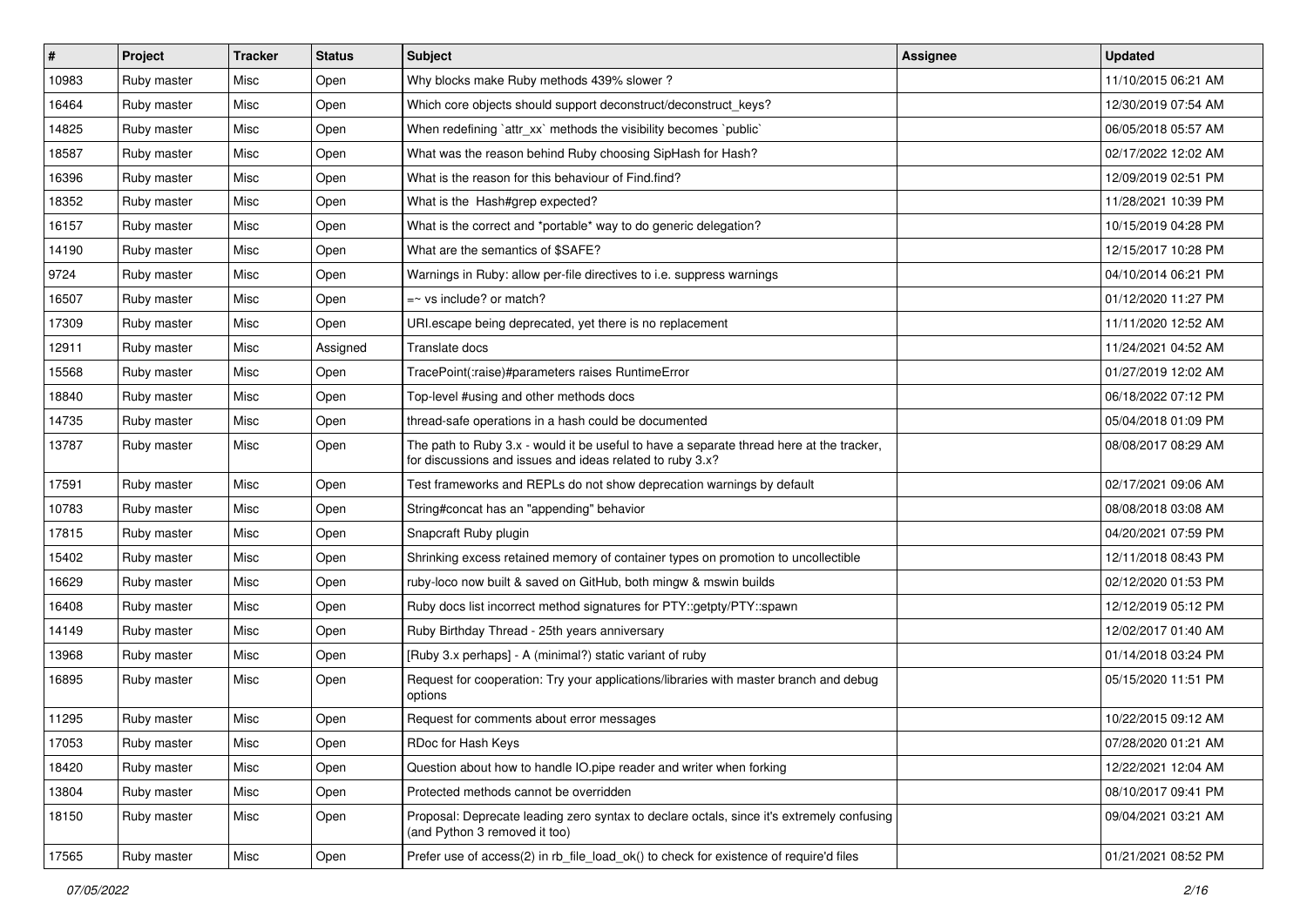| $\vert$ # | Project     | <b>Tracker</b> | <b>Status</b> | Subject                                                                                                                            | <b>Assignee</b> | <b>Updated</b>      |
|-----------|-------------|----------------|---------------|------------------------------------------------------------------------------------------------------------------------------------|-----------------|---------------------|
| 16487     | Ruby master | Misc           | Open          | Potential for SIMD usage in ruby-core                                                                                              |                 | 01/16/2020 05:25 AM |
| 17586     | Ruby master | Misc           | Open          | Please run Windows CI in all std-lib repos                                                                                         |                 | 01/28/2021 02:34 PM |
| 10791     | Ruby master | Misc           | Assigned      | [PATCH 1/1] Remove unnecessary passing value from doc for Observable                                                               |                 | 08/10/2018 10:51 AM |
| 13634     | Ruby master | Misc           | Open          | NilClass is lying about respond_to?(:clone)                                                                                        |                 | 06/06/2017 08:27 AM |
| 16114     | Ruby master | Misc           | Open          | Naming of "beginless range"                                                                                                        |                 | 10/08/2019 03:06 PM |
| 16267     | Ruby master | Misc           | Open          | MinGW CI - add to Actions ?                                                                                                        |                 | 10/21/2019 01:10 AM |
| 18888     | Ruby master | Misc           | Open          | Migrate ruby-lang.org mail services to Google Domains and Google Workspace                                                         |                 | 06/30/2022 09:14 PM |
| 14770     | Ruby master | Misc           | Open          | [META] DevelopersMeeting                                                                                                           |                 | 05/17/2018 12:28 PM |
| 16160     | Ruby master | Misc           | Open          | Lazy init thread local storage                                                                                                     |                 | 09/22/2019 01:55 AM |
| 18725     | Ruby master | Misc           | Open          | IO#write and IO#wait_writable block for write pipe if read pipe is closed in other thread<br>on OpenBSD                            |                 | 04/13/2022 11:20 PM |
| 12751     | Ruby master | Misc           | Open          | Incompatibility of Ruby 3                                                                                                          |                 | 09/14/2016 12:48 PM |
| 15744     | Ruby master | Misc           | Open          | Improvement needed to documentation of 'Literals'                                                                                  |                 | 06/24/2019 02:27 AM |
| 17199     | Ruby master | Misc           | Open          | id outputed by inspect and to_s output does not allow to find actual object_id and<br>vice-versa                                   |                 | 10/20/2020 09:35 PM |
| 16436     | Ruby master | Misc           | Open          | hash missing #last method, make it not so consistent (it has #first)                                                               |                 | 01/06/2021 09:47 AM |
| 15431     | Ruby master | Misc           | Open          | Hashes and arrays should not require commas to seperate values when using new lines                                                |                 | 12/18/2018 11:05 AM |
| 10312     | Ruby master | Misc           | Open          | Give people more control over how the ruby parser sees code and lexical code elements<br>(valid/invalid - toggle options) + macros |                 | 01/20/2016 05:14 PM |
| 15136     | Ruby master | Misc           | Open          | Fix - Wparentheses warnings                                                                                                        |                 | 09/20/2018 09:41 AM |
| 18082     | Ruby master | Misc           | Open          | FileUtils.remove_entry_secure has inconsistent document                                                                            |                 | 08/17/2021 04:26 PM |
| 13209     | Ruby master | Misc           | Open          | fact.rb in ruby/sample variations                                                                                                  |                 | 02/14/2017 12:10 AM |
| 18891     | Ruby master | Misc           | Open          | Expand tabs in C code                                                                                                              |                 | 07/04/2022 08:02 PM |
| 11355     | Ruby master | Misc           | Open          | Exceptions inheriting from Timeout:: Error should behave the same way                                                              |                 | 07/15/2015 04:59 PM |
| 17174     | Ruby master | Misc           | Open          | "Error relocating, symbol not found" error when compiling a native extension on Alpine<br>with Ruby $>=2.4$                        |                 | 10/06/2020 11:19 AM |
| 10424     | Ruby master | Misc           | Open          | Error message when sorting NaN                                                                                                     |                 | 10/25/2014 02:13 PM |
| 16235     | Ruby master | Misc           | Open          | ENV.assoc spec test does not test invalid name                                                                                     |                 | 10/05/2019 10:53 PM |
| 17637     | Ruby master | Misc           | Open          | Endless ranges with `nil` boundary weird behavior                                                                                  |                 | 02/19/2021 07:57 AM |
| 15510     | Ruby master | Misc           | Open          | Easter egg in Thread.handle_interrupt                                                                                              |                 | 01/05/2019 11:53 PM |
| 11783     | Ruby master | Misc           | Open          | Do you have any idea if you have a budgets?                                                                                        |                 | 05/16/2019 09:06 PM |
| 16659     | Ruby master | Misc           | Open          | Documentation on Regexp missing for absence pattern (?~pat)                                                                        |                 | 02/27/2020 04:16 PM |
| 15654     | Ruby master | Misc           | Open          | Documentation for Complex is wrong or misleading                                                                                   |                 | 03/11/2019 11:55 AM |
| 15249     | Ruby master | Misc           | Open          | Documentation for attr_accessor and attr_reader should be corrected                                                                |                 | 10/23/2018 08:09 PM |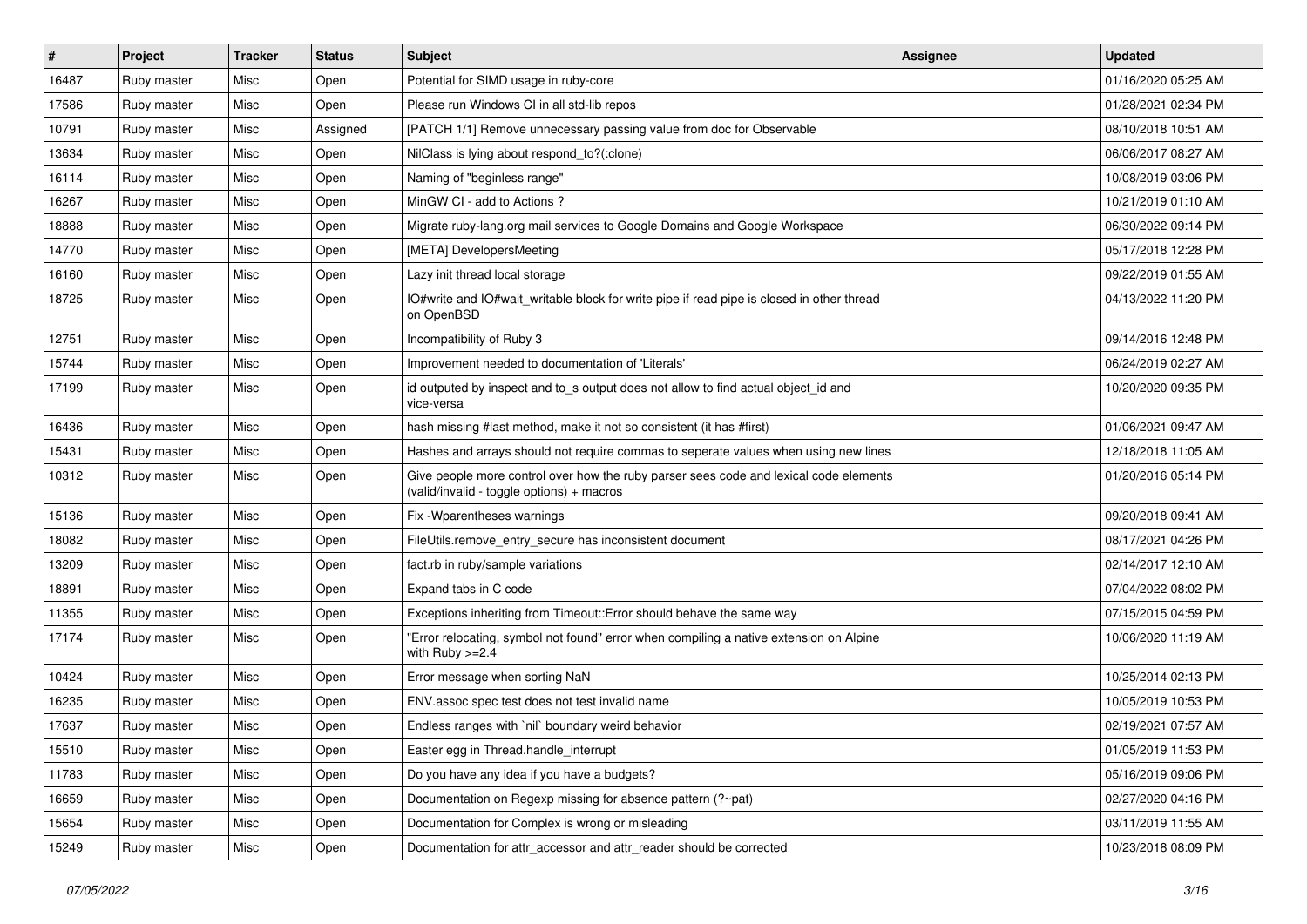| #     | Project     | <b>Tracker</b> | <b>Status</b> | Subject                                                                                                                             | <b>Assignee</b> | <b>Updated</b>      |
|-------|-------------|----------------|---------------|-------------------------------------------------------------------------------------------------------------------------------------|-----------------|---------------------|
| 14673 | Ruby master | Misc           | Open          | Documentation for `Array#drop` / `drop_while` unclear in regard to modification                                                     |                 | 04/10/2018 09:51 AM |
| 12595 | Ruby master | Misc           | Open          | Documentation                                                                                                                       |                 | 07/18/2016 04:39 PM |
| 15224 | Ruby master | Misc           | Open          | [DOCs] Minor inconsistency in class Array #initialize_copy -<br>https://ruby-doc.org/core-2.5.1/Array.html#method-i-initialize_copy |                 | 10/13/2018 02:26 PM |
| 13497 | Ruby master | Misc           | Open          | Docs, code samples, Ripper example                                                                                                  |                 | 04/23/2017 04:27 AM |
| 16803 | Ruby master | Misc           | Open          | Discussion: those internal macros reside in public API headers                                                                      |                 | 05/14/2020 12:27 PM |
| 16130 | Ruby master | Misc           | Open          | [Discussion / Ideas] Finding a good name for the concept of/behind guilds - primarily the<br><b>NAME</b>                            |                 | 08/27/2019 04:00 PM |
| 18836 | Ruby master | Misc           | Open          | DevMeeting-2022-07-21                                                                                                               |                 | 06/30/2022 03:26 AM |
| 15418 | Ruby master | Misc           | Open          | Date.parse('2018')                                                                                                                  |                 | 12/15/2018 09:17 PM |
| 17683 | Ruby master | Misc           | Open          | Current status of beginless range (experimental or not)                                                                             |                 | 06/05/2021 07:22 AM |
| 13072 | Ruby master | Misc           | Open          | Current state of date standard library                                                                                              |                 | 09/02/2017 05:38 PM |
| 17137 | Ruby master | Misc           | Open          | Cooperation on maintaining official docker ruby images                                                                              |                 | 09/02/2020 05:03 PM |
| 9516  | Ruby master | Misc           | Open          | Consolidate all deprecation messages to one or more helper methods                                                                  |                 | 02/13/2014 05:11 PM |
| 16346 | Ruby master | Misc           | Open          | Confusing macro name: RUBY_MARK_NO_PIN_UNLESS_NULL                                                                                  |                 | 11/13/2019 07:39 AM |
| 12277 | Ruby master | Misc           | Open          | Coding rule: colum number                                                                                                           |                 | 04/13/2016 06:32 PM |
| 17390 | Ruby master | Misc           | Open          | Class and method-level docs for Ractor                                                                                              |                 | 12/13/2020 06:33 PM |
| 11570 | Ruby master | Misc           | Open          | Clarify autoload chaining behavior                                                                                                  |                 | 10/06/2015 04:52 PM |
| 17829 | Ruby master | Misc           | Open          | Clang/LLVM correctness of x64-mingw32 build (`shorten-64-to-32` warnings)                                                           |                 | 04/26/2021 04:23 PM |
| 16750 | Ruby master | Misc           | Open          | Change typedef of VALUE for better type checking                                                                                    |                 | 04/03/2020 02:34 AM |
| 9832  | Ruby master | Misc           | Open          | better concurrency in threads                                                                                                       |                 | 05/12/2014 12:33 PM |
| 16671 | Ruby master | Misc           | Open          | <b>BASERUBY</b> version policy                                                                                                      |                 | 03/05/2020 01:11 AM |
| 16678 | Ruby master | Misc           | Open          | Array#values_at has unintuitive behavior when supplied a range starting with negative<br>index                                      |                 | 03/09/2020 02:06 PM |
| 17399 | Ruby master | Misc           | Open          | Are endless methods experimental?                                                                                                   |                 | 12/22/2020 07:05 PM |
| 15202 | Ruby master | Misc           | Open          | Adding Coverity Scan to CI to see the result casually                                                                               |                 | 10/25/2018 10:50 AM |
| 18248 | Ruby master | Misc           | Open          | Add Feature Triaging Guide                                                                                                          |                 | 10/12/2021 03:21 PM |
| 15514 | Ruby master | Misc           | Open          | Add documentation for implicit array decomposition                                                                                  |                 | 01/10/2019 04:43 PM |
| 14768 | Ruby master | Misc           | Open          | Add documentation for    and &&                                                                                                     |                 | 05/17/2018 09:45 AM |
| 18404 | Ruby master | Misc           | Open          | 3.1 documentation problems tracking ticket                                                                                          |                 | 12/24/2021 03:59 PM |
| 17422 | Ruby master | Misc           | Open          | 3.0 documentation problems tracking ticket                                                                                          |                 | 12/24/2020 12:51 PM |
| 1644  | Ruby master | Feature        | Assigned      | recv on inherited socket wrapped in TCPSocket does not read data, on Windows                                                        | cruby-windows   | 12/10/2020 08:45 AM |
| 12656 | Ruby master | Feature        | Assigned      | Expand short paths with File.expand_path                                                                                            | cruby-windows   | 01/31/2018 02:31 PM |
| 8083  | Ruby master | Feature        | Assigned      | Exit status is limited to one-byte values which is invalid for Windows                                                              | cruby-windows   | 03/14/2013 08:26 PM |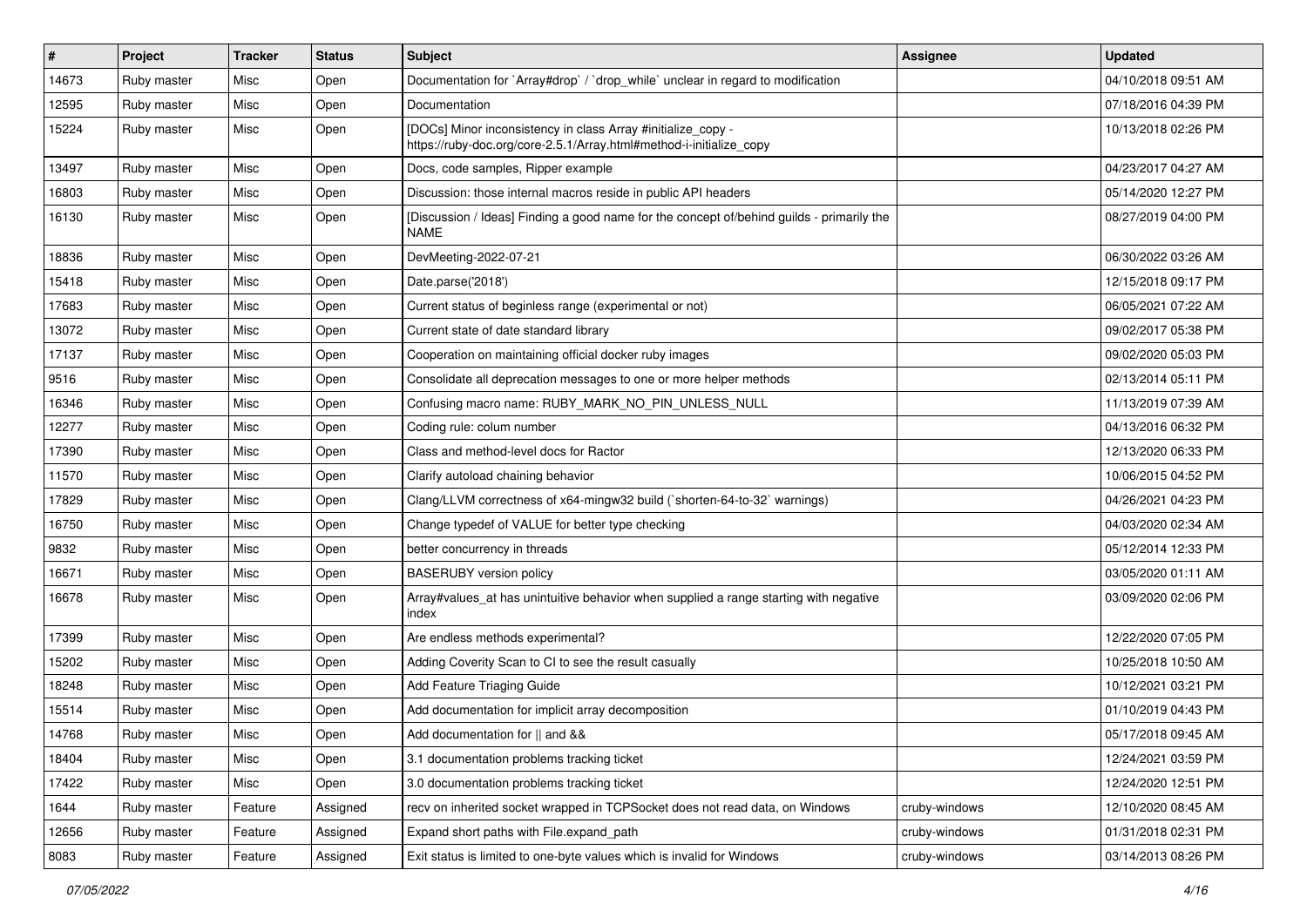| $\vert$ # | Project     | <b>Tracker</b> | <b>Status</b> | <b>Subject</b>                                                                              | <b>Assignee</b>                | <b>Updated</b>      |
|-----------|-------------|----------------|---------------|---------------------------------------------------------------------------------------------|--------------------------------|---------------------|
| 13047     | Ruby master | Feature        | Assigned      | Use String literal instead of `String#+` for multiline pretty-printing of multiline strings | akr (Akira Tanaka)             | 02/22/2017 07:09 AM |
| 14922     | Ruby master | Feature        | Assigned      | Resolv getaddresses ignores AAAA records for IPv6                                           | akr (Akira Tanaka)             | 11/13/2020 04:01 AM |
| 10637     | Ruby master | Feature        | Assigned      | Puppet orchestration on vagrant fails with Error: Non-HTTP proxy URI                        | akr (Akira Tanaka)             | 09/23/2020 10:23 PM |
| 7412      | Ruby master | Feature        | Assigned      | Pathname#relative_path_from does not support mixed directory separators on windows          | akr (Akira Tanaka)             | 01/05/2018 09:00 PM |
| 10459     | Ruby master | Feature        | Assigned      | [PATCH] rfc3339 method for Time                                                             | akr (Akira Tanaka)             | 05/21/2015 08:14 AM |
| 13385     | Ruby master | Feature        | Open          | [PATCH] Make Resolv::DNS::Name validation similar to host and dig commands                  | akr (Akira Tanaka)             | 06/16/2017 08:04 AM |
| 11322     | Ruby master | Feature        | Assigned      | OpenUri: RuntimeError: HTTP redirection loop                                                | akr (Akira Tanaka)             | 11/13/2020 03:52 AM |
| 17173     | Ruby master | Feature        | Open          | open-uri D ciphers DODOOD                                                                   | akr (Akira Tanaka)             | 09/25/2020 09:17 AM |
| 10129     | Ruby master | Feature        | Assigned      | More descriptive error message for failed net/http requests                                 | akr (Akira Tanaka)             | 01/05/2018 09:01 PM |
| 17473     | Ruby master | Feature        | Open          | Make Pathname to embedded class of Ruby                                                     | akr (Akira Tanaka)             | 01/07/2022 09:25 AM |
| 16985     | Ruby master | Feature        | Open          | Improve `pp` for `Hash` and `String`                                                        | akr (Akira Tanaka)             | 06/26/2020 09:51 AM |
| 12497     | Ruby master | Feature        | Assigned      | GMP version of divmod may be slower                                                         | akr (Akira Tanaka)             | 08/10/2016 03:11 AM |
| 18450     | Ruby master | Feature        | Assigned      | Force break in prettyprint                                                                  | akr (Akira Tanaka)             | 12/29/2021 02:02 PM |
| 17296     | Ruby master | Feature        | Assigned      | Feature: Pathname#chmod use FileUtils.chmod instead of File                                 | akr (Akira Tanaka)             | 08/30/2021 06:51 AM |
| 17297     | Ruby master | Feature        | Assigned      | Feature: Introduce Pathname.mktmpdir                                                        | akr (Akira Tanaka)             | 08/30/2021 06:51 AM |
| 17295     | Ruby master | Feature        | Assigned      | Feature: Create a directory and file with Pathname#touch                                    | akr (Akira Tanaka)             | 09/28/2021 01:20 AM |
| 17294     | Ruby master | Feature        | Assigned      | Feature: Allow method chaining with Pathname#mkpath Pathname#rmtree                         | akr (Akira Tanaka)             | 08/30/2021 06:52 AM |
| 3608      | Ruby master | Feature        | Assigned      | Enhancing Pathname#each_child to be lazy                                                    | akr (Akira Tanaka)             | 12/25/2017 06:14 PM |
| 18654     | Ruby master | Feature        | Open          | Enhancements to prettyprint                                                                 | akr (Akira Tanaka)             | 05/12/2022 01:44 PM |
| 11312     | Ruby master | Feature        | Open          | Add Resolv::DNS::Resource::IN::SPF                                                          | akr (Akira Tanaka)             | 07/01/2015 03:26 AM |
| 7362      | Ruby master | Feature        | Assigned      | Adding Pathname#start_with?                                                                 | akr (Akira Tanaka)             | 12/25/2017 06:15 PM |
| 16937     | Ruby master | Feature        | Assigned      | Add DNS over HTTP to Resolv                                                                 | akr (Akira Tanaka)             | 12/10/2020 09:15 AM |
| 14066     | Ruby master | Feature        | Assigned      | Add CAA DNS RR on Resolv                                                                    | akr (Akira Tanaka)             | 11/10/2017 06:50 AM |
| 15371     | Ruby master | Feature        | Assigned      | IRB with ARGV                                                                               | aycabta (aycabta .)            | 02/14/2020 11:35 AM |
| 18459     | Ruby master | Feature        | Assigned      | IRB autocomplete dropdown colour options                                                    | aycabta (aycabta .)            | 01/05/2022 02:15 AM |
| 13604     | Ruby master | Feature        | Assigned      | Exposing alternative interface of readline                                                  | aycabta (aycabta .)            | 01/20/2020 05:34 AM |
| 18639     | Ruby master | Feature        | Open          | Update Unicode data to Unicode Version 15.0.0                                               | duerst (Martin Dürst)          | 03/22/2022 07:38 PM |
| 16476     | Ruby master | Feature        | Open          | Socket.getaddrinfo cannot be interrupted by Timeout.timeout                                 | Glass_saga (Masaki Matsushita) | 06/16/2022 01:08 AM |
| 15628     | Ruby master | Feature        | Assigned      | init inetsock internal should fallback to IPv4 if IPv6 is unreachable                       | Glass saga (Masaki Matsushita) | 09/25/2020 05:42 AM |
| 7148      | Ruby master | Feature        | Assigned      | Improved Tempfile w/o DelegateClass                                                         | Glass_saga (Masaki Matsushita) | 03/27/2019 09:51 AM |
| 17525     | Ruby master | Feature        | Open          | Implement Happy Eyeballs Version 2 (RFC8305) in Socket.tcp                                  | Glass_saga (Masaki Matsushita) | 06/16/2022 01:08 AM |
| 2631      | Ruby master | Feature        | Assigned      | Allow IO#reopen to take a block                                                             | Glass saga (Masaki Matsushita) | 05/24/2018 01:22 PM |
| 13696     | Ruby master | Feature        | Open          | Add exchange and noreplace options to File.rename                                           | Glass_saga (Masaki Matsushita) | 12/01/2017 04:34 PM |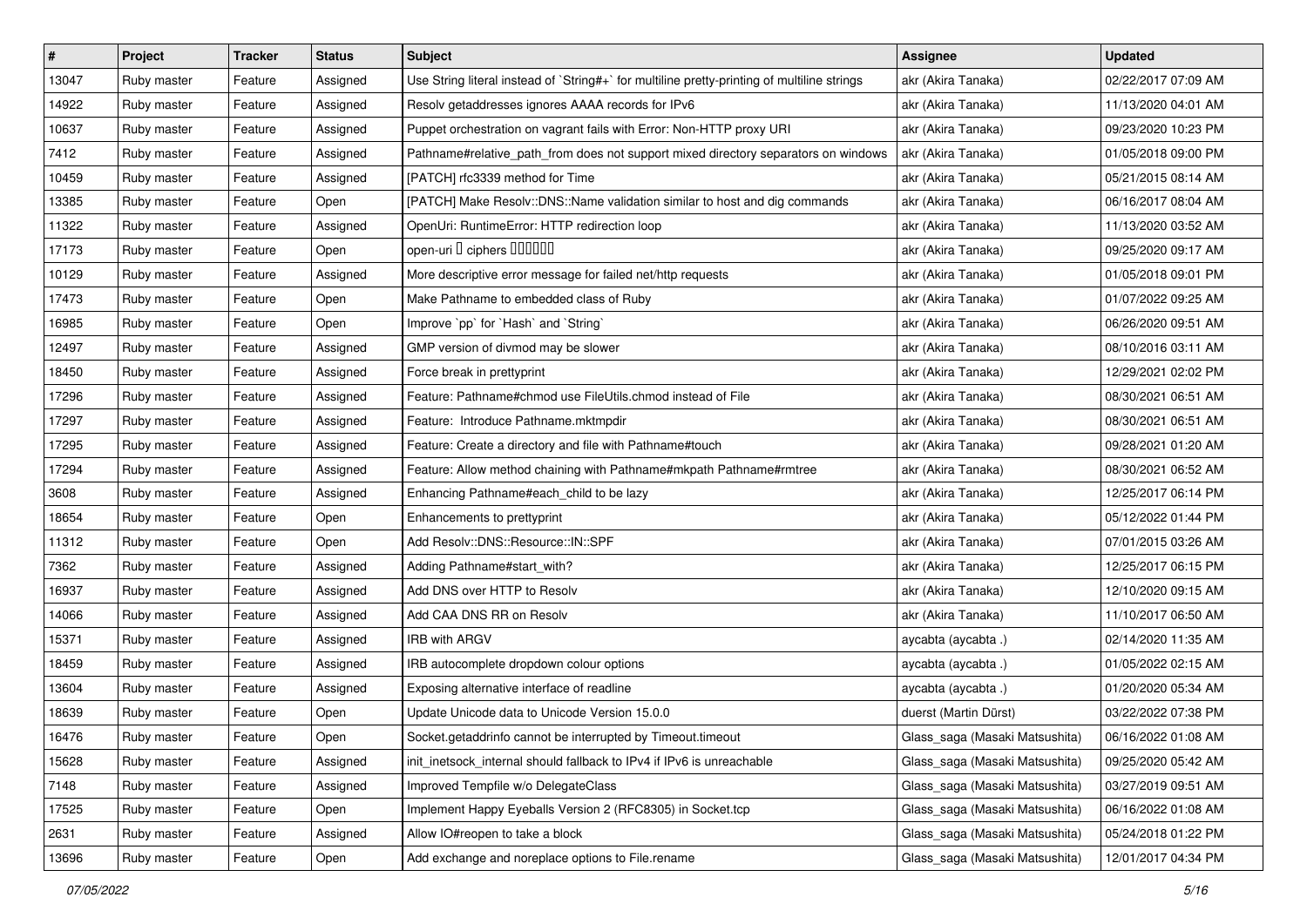| $\vert$ # | Project     | <b>Tracker</b> | <b>Status</b> | <b>Subject</b>                                                                  | <b>Assignee</b>            | <b>Updated</b>      |
|-----------|-------------|----------------|---------------|---------------------------------------------------------------------------------|----------------------------|---------------------|
| 15408     | Ruby master | Feature        | Open          | Deprecate object id and id2ref                                                  | headius (Charles Nutter)   | 03/19/2019 04:02 PM |
| 14737     | Ruby master | Feature        | Assigned      | Split default gems into separate directory structure                            | hsbt (Hiroshi SHIBATA)     | 09/02/2020 06:00 PM |
| 12639     | Ruby master | Feature        | Assigned      | Speed up require in RubyGems by 5x                                              | hsbt (Hiroshi SHIBATA)     | 07/26/2018 02:12 AM |
| 16963     | Ruby master | Feature        | Assigned      | Remove English.rb from Ruby 2.8/3.0                                             | hsbt (Hiroshi SHIBATA)     | 06/19/2020 09:48 AM |
| 18571     | Ruby master | Feature        | Assigned      | Removed the bundled sources from release package after Ruby 3.2                 | hsbt (Hiroshi SHIBATA)     | 03/28/2022 06:23 AM |
| 13508     | Ruby master | Feature        | Assigned      | How remove/refactor code related mathn library.                                 | hsbt (Hiroshi SHIBATA)     | 12/25/2017 06:15 PM |
| 6590      | Ruby master | Feature        | Assigned      | Dealing with bigdecimal, etc gems in JRuby                                      | hsbt (Hiroshi SHIBATA)     | 05/15/2019 08:33 PM |
| 13534     | Ruby master | Feature        | Assigned      | Checking installation results of default gems                                   | hsbt (Hiroshi SHIBATA)     | 07/26/2018 02:16 AM |
| 5617      | Ruby master | Feature        | Assigned      | Allow install RubyGems into dediceted directory                                 | hsbt (Hiroshi SHIBATA)     | 05/16/2018 09:15 AM |
| 16012     | Ruby master | Feature        | Assigned      | Add a (small) test-install suite?                                               | hsbt (Hiroshi SHIBATA)     | 07/30/2019 08:13 AM |
| 18227     | Ruby master | Feature        | Open          | Static class initialization.                                                    | ioquatix (Samuel Williams) | 09/29/2021 09:21 PM |
| 13383     | Ruby master | Feature        | Open          | [PATCH] Module#source_location                                                  | ioquatix (Samuel Williams) | 01/09/2020 05:16 AM |
| 3953      | Ruby master | Feature        | Assigned      | TCPSocket / UDPSocket do not accept IPAddr objects.                             | knu (Akinori MUSHA)        | 12/25/2017 06:14 PM |
| 15281     | Ruby master | Feature        | Assigned      | Speed up Set#intersect with size check.                                         | knu (Akinori MUSHA)        | 08/11/2020 02:43 AM |
| 16989     | Ruby master | Feature        | Open          | Sets: need $\Psi$                                                               | knu (Akinori MUSHA)        | 02/18/2022 02:57 AM |
| 15240     | Ruby master | Feature        | Open          | Set operations check for is a?(Set), rather than allowing duck typing           | knu (Akinori MUSHA)        | 08/27/2019 08:12 PM |
| 11710     | Ruby master | Feature        | Open          | [PATCH] Replace Set#merge with Set#merge! and make Set#merge non-mutating.      | knu (Akinori MUSHA)        | 11/18/2015 07:28 PM |
| 17210     | Ruby master | Feature        | Open          | More readable and useful `Set#inspect`                                          | knu (Akinori MUSHA)        | 05/19/2021 10:12 PM |
| 11527     | Ruby master | Feature        | Assigned      | IPAddr#mask_addr isn't a method                                                 | knu (Akinori MUSHA)        | 11/07/2018 04:12 PM |
| 8047      | Ruby master | Feature        | Assigned      | IPAddr makes host address with netmask                                          | knu (Akinori MUSHA)        | 01/05/2018 09:00 PM |
| 13610     | Ruby master | Feature        | Assigned      | IPAddr doesn't provide helpful methods to get the subnet or IP address          | knu (Akinori MUSHA)        | 10/20/2017 01:13 AM |
| 16027     | Ruby master | Feature        | Assigned      | Update Ruby's dtrace / USDT API to match what is exposed via the TracePoint API | ko1 (Koichi Sasada)        | 08/03/2019 02:41 AM |
| 15854     | Ruby master | Feature        | Open          | Tracing instance variable assignment                                            | ko1 (Koichi Sasada)        | 07/29/2019 07:13 AM |
| 10238     | Ruby master | Feature        | Open          | todo: remove dependency on malloc_usable_size                                   | ko1 (Koichi Sasada)        | 12/10/2020 09:20 AM |
| 17363     | Ruby master | Feature        | Assigned      | Timeouts                                                                        | ko1 (Koichi Sasada)        | 05/14/2022 09:06 AM |
| 6694      | Ruby master | Feature        | Assigned      | Thread.new without block.                                                       | ko1 (Koichi Sasada)        | 12/25/2017 06:15 PM |
| 9755      | Ruby master | Feature        | Assigned      | Thread::Backtrace::Location#defined_class                                       | ko1 (Koichi Sasada)        | 04/18/2014 09:22 AM |
| 13512     | Ruby master | Feature        | Open          | System Threads                                                                  | ko1 (Koichi Sasada)        | 07/14/2017 07:08 AM |
| 8263      | Ruby master | Feature        | Assigned      | Support discovering yield state of individual Fibers                            | ko1 (Koichi Sasada)        | 12/23/2021 11:40 PM |
| 17414     | Ruby master | Feature        | Open          | Ractor should allow access to shareable attributes for Modules/Classes          | ko1 (Koichi Sasada)        | 12/21/2020 03:56 PM |
| 17393     | Ruby master | Feature        | Open          | `Ractor::Moved#inspect`                                                         | ko1 (Koichi Sasada)        | 12/21/2020 05:47 PM |
| 17404     | Ruby master | Feature        | Open          | Ractor `move:` API to allow shareability check                                  | ko1 (Koichi Sasada)        | 12/18/2020 09:17 PM |
| 2294      | Ruby master | Feature        | Assigned      | [PATCH] ruby_bind_stack() to embed Ruby in coroutine                            | ko1 (Koichi Sasada)        | 01/05/2018 09:00 PM |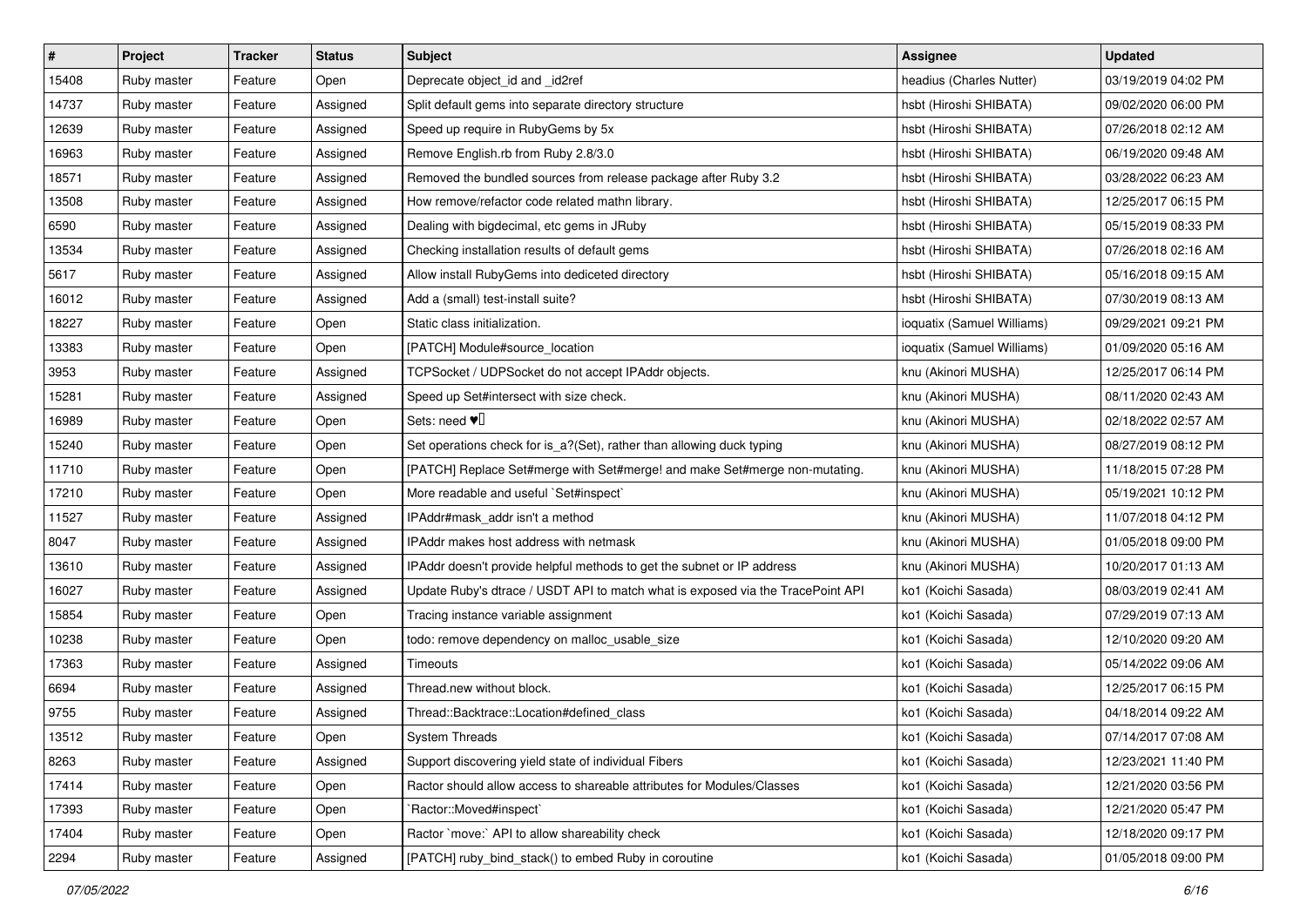| $\vert$ # | Project     | <b>Tracker</b> | <b>Status</b> | <b>Subject</b>                                                                    | <b>Assignee</b>          | <b>Updated</b>      |
|-----------|-------------|----------------|---------------|-----------------------------------------------------------------------------------|--------------------------|---------------------|
| 10423     | Ruby master | Feature        | Open          | [PATCH] opt str lit*: avoid literal string allocations                            | ko1 (Koichi Sasada)      | 01/05/2018 09:01 PM |
| 14859     | Ruby master | Feature        | Open          | [PATCH] implement Timeout in VM                                                   | ko1 (Koichi Sasada)      | 07/22/2018 07:42 AM |
| 14813     | Ruby master | Feature        | Open          | [PATCH] gc.c: make gc enter+gc exit pairs dtrace probes, too                      | ko1 (Koichi Sasada)      | 12/17/2018 07:42 AM |
| 15878     | Ruby master | Feature        | Assigned      | Make exit faster by not running GC                                                | ko1 (Koichi Sasada)      | 07/29/2019 07:48 AM |
| 17884     | Ruby master | Feature        | Open          | locindex for profiling tools                                                      | ko1 (Koichi Sasada)      | 05/24/2021 04:17 PM |
| 17593     | Ruby master | Feature        | Assigned      | load_iseq_eval should override the ISeq path                                      | ko1 (Koichi Sasada)      | 02/16/2021 08:27 AM |
| 14492     | Ruby master | Feature        | Open          | iseq loading + caching should be in core                                          | ko1 (Koichi Sasada)      | 12/10/2020 08:53 AM |
| 13388     | Ruby master | Feature        | Assigned      | gc.c: Add GC.get parameters and set parameters                                    | ko1 (Koichi Sasada)      | 03/30/2017 10:52 AM |
| 15778     | Ruby master | Feature        | Open          | Expose an API to pry-open the stack frames in Ruby                                | ko1 (Koichi Sasada)      | 08/29/2019 06:24 AM |
| 10932     | Ruby master | Feature        | Open          | Enabling allocation tracing as early as possible                                  | ko1 (Koichi Sasada)      | 06/13/2015 07:54 AM |
| 3731      | Ruby master | Feature        | Assigned      | Easier Embedding API for Ruby                                                     | ko1 (Koichi Sasada)      | 12/25/2017 06:14 PM |
| 15939     | Ruby master | Feature        | Assigned      | Dump symbols reference to their fstr in ObjectSpace.dump()                        | ko1 (Koichi Sasada)      | 08/08/2019 09:38 PM |
| 12020     | Ruby master | Feature        | Assigned      | Documenting Ruby memory model                                                     | ko1 (Koichi Sasada)      | 12/23/2021 11:40 PM |
| 6695      | Ruby master | Feature        | Assigned      | Configuration for Thread/Fiber creation                                           | ko1 (Koichi Sasada)      | 12/25/2017 06:15 PM |
| 14394     | Ruby master | Feature        | Open          | Class.descendants                                                                 | ko1 (Koichi Sasada)      | 01/20/2022 10:46 PM |
| 13252     | Ruby master | Feature        | Assigned      | C API for creating strings without copying                                        | ko1 (Koichi Sasada)      | 04/17/2017 07:22 AM |
| 13821     | Ruby master | Feature        | Assigned      | Allow fibers to be resumed across threads                                         | ko1 (Koichi Sasada)      | 02/15/2019 10:09 AM |
| 8576      | Ruby master | Feature        | Assigned      | Add optimized method type for constant value methods                              | ko1 (Koichi Sasada)      | 12/25/2017 06:15 PM |
| 8960      | Ruby master | Feature        | Assigned      | Add Exception#backtrace_locations                                                 | ko1 (Koichi Sasada)      | 11/25/2016 02:15 PM |
| 18275     | Ruby master | Feature        | Open          | Add an option to define_method to not capture the surrounding environment         | ko1 (Koichi Sasada)      | 12/03/2021 02:34 PM |
| 13697     | Ruby master | Feature        | Open          | [PATCH]: futex based thread primitives                                            | kosaki (Motohiro KOSAKI) | 01/28/2018 11:41 PM |
| 4464      | Ruby master | Feature        | Assigned      | [PATCH] add Fcntl::Flock object for easier use of POSIX file locks                | kosaki (Motohiro KOSAKI) | 12/25/2017 06:14 PM |
| 7086      | Ruby master | Feature        | Assigned      | ConditionVariable#wait has meaningless return value                               | kosaki (Motohiro KOSAKI) | 12/25/2017 06:15 PM |
| 17355     | Ruby master | Feature        | Assigned      | Using same set of names in or-patterns (pattern matching with $Foo(x)   Bar(x)$ ) | ktsj (Kazuki Tsujimoto)  | 09/13/2021 09:11 AM |
| 15918     | Ruby master | Feature        | Open          | Pattern matching for Set                                                          | ktsj (Kazuki Tsujimoto)  | 07/29/2019 08:12 AM |
| 15881     | Ruby master | Feature        | Open          | Optimize deconstruct in pattern matching                                          | ktsi (Kazuki Tsujimoto)  | 12/25/2019 04:28 AM |
| 18773     | Ruby master | Feature        | Assigned      | deconstruct to receive a range                                                    | ktsj (Kazuki Tsujimoto)  | 07/04/2022 05:38 PM |
| 18408     | Ruby master | Feature        | Assigned      | Allow pattern match to set instance variables                                     | ktsj (Kazuki Tsujimoto)  | 01/26/2022 07:07 PM |
| 18194     | Ruby master | Feature        | Open          | No easy way to format exception messages per thread/fiber scheduler context.      | mame (Yusuke Endoh)      | 09/29/2021 10:10 AM |
| 4247      | Ruby master | Feature        | Assigned      | New features for Array#sample, Array#choice                                       | mame (Yusuke Endoh)      | 12/25/2017 06:14 PM |
| 14244     | Ruby master | Feature        | Open          | Better error messages for scripts with non-matching end statements                | mame (Yusuke Endoh)      | 11/29/2018 08:57 AM |
| 18564     | Ruby master | Feature        | Open          | Add Exception#detailed message                                                    | mame (Yusuke Endoh)      | 02/01/2022 08:06 PM |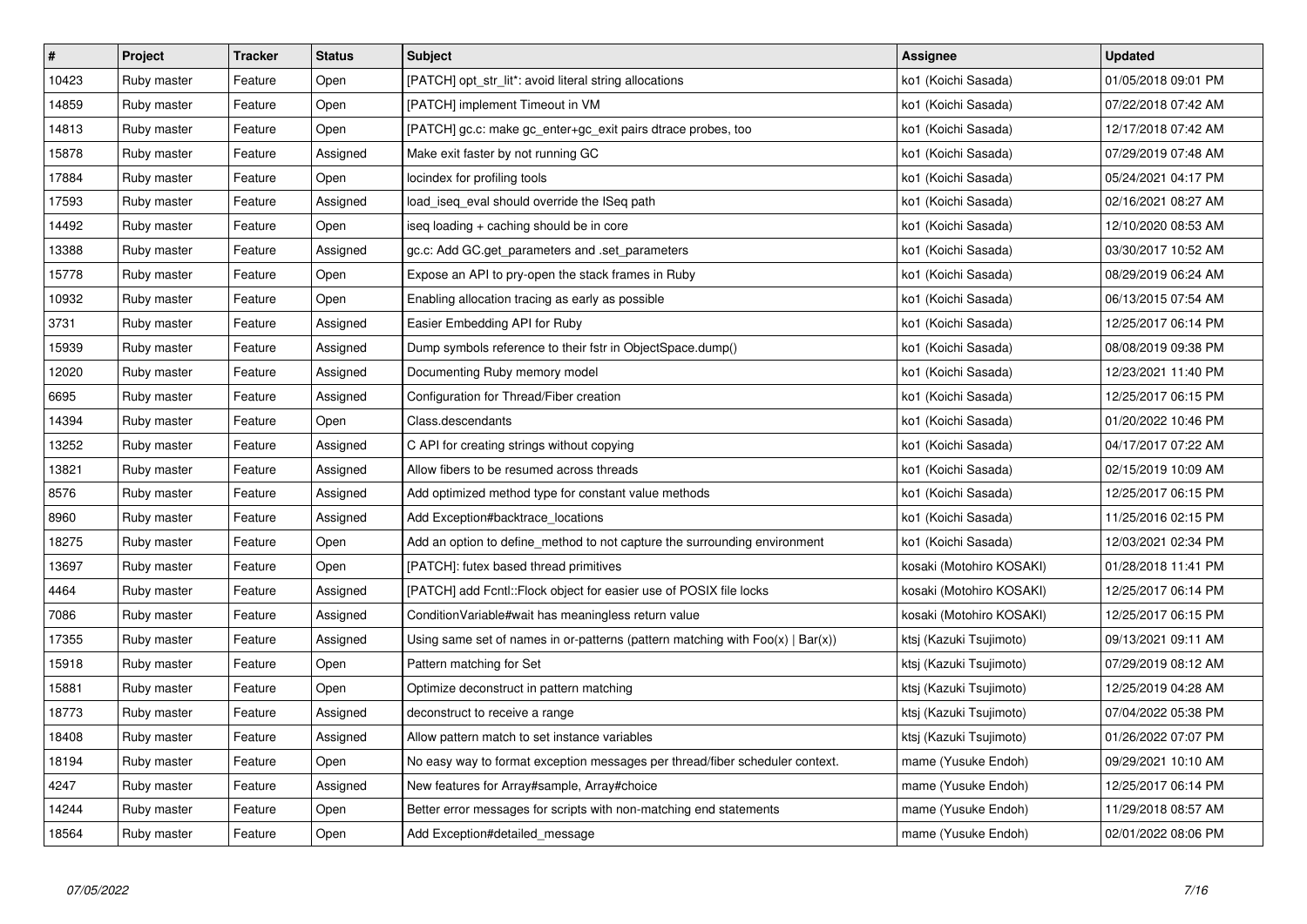| $\pmb{\#}$ | Project     | <b>Tracker</b> | <b>Status</b> | Subject                                                                                                                 | <b>Assignee</b>                  | <b>Updated</b>      |
|------------|-------------|----------------|---------------|-------------------------------------------------------------------------------------------------------------------------|----------------------------------|---------------------|
| 12676      | Ruby master | Feature        | Assigned      | Significant performance increase, and code conciseness, for prime_division method in<br>prime.rb                        | marcandre (Marc-Andre Lafortune) | 11/18/2016 03:46 PM |
| 8223       | Ruby master | Feature        | Open          | Make Matrix more omnivorous.                                                                                            | marcandre (Marc-Andre Lafortune) | 04/09/2013 03:42 AM |
| 15815      | Ruby master | Feature        | Open          | Add option to raise NoMethodError for OpenStruct                                                                        | marcandre (Marc-Andre Lafortune) | 09/28/2020 02:11 AM |
| 9347       | Ruby master | Feature        | Open          | Accept non callable argument to detect                                                                                  | marcandre (Marc-Andre Lafortune) | 01/05/2018 09:00 PM |
| 8061       | Ruby master | Feature        | Open          | 000000000000000                                                                                                         | matz (Yukihiro Matsumoto)        | 12/25/2017 06:15 PM |
| 9816       | Ruby master | Feature        | Assigned      | 00000000000000000000                                                                                                    | matz (Yukihiro Matsumoto)        | 10/28/2014 08:29 AM |
| 8478       | Ruby master | Feature        | Open          | The hash returned by Enumerable#group_by should have an empty array for its default<br>value                            | matz (Yukihiro Matsumoto)        | 06/04/2013 03:56 PM |
| 4592       | Ruby master | Feature        | Assigned      | Tempfile0000000                                                                                                         | matz (Yukihiro Matsumoto)        | 12/25/2017 06:14 PM |
| 7795       | Ruby master | Feature        | Open          | Symbol.defined? and/or to existing symbol                                                                               | matz (Yukihiro Matsumoto)        | 12/25/2017 06:15 PM |
| 5825       | Ruby master | Feature        | Assigned      | Sweet instance var assignment in the object initializer                                                                 | matz (Yukihiro Matsumoto)        | 12/10/2020 08:53 AM |
| 7349       | Ruby master | Feature        | Assigned      | Struct#inspect needs more meaningful output                                                                             | matz (Yukihiro Matsumoto)        | 12/25/2017 06:15 PM |
| 5558       | Ruby master | Feature        | Assigned      | String#% strange arity errors                                                                                           | matz (Yukihiro Matsumoto)        | 12/25/2017 06:15 PM |
| 6802       | Ruby master | Feature        | Assigned      | String#scan should have equivalent yielding MatchData                                                                   | matz (Yukihiro Matsumoto)        | 12/25/2017 06:15 PM |
| 11028      | Ruby master | Feature        | Assigned      | standalone running single file ( zipped archives of ruby code) running **without<br>installation** using "gem install " | matz (Yukihiro Matsumoto)        | 04/04/2015 01:44 AM |
| 6841       | Ruby master | Feature        | Assigned      | Shorthand for Assigning Return Value of Method to Self                                                                  | matz (Yukihiro Matsumoto)        | 12/10/2020 08:53 AM |
| 16992      | Ruby master | Feature        | Open          | Sets: officially ordered                                                                                                | matz (Yukihiro Matsumoto)        | 09/03/2020 02:08 PM |
| 5741       | Ruby master | Feature        | Assigned      | Secure Erasure of Passwords                                                                                             | matz (Yukihiro Matsumoto)        | 12/25/2017 06:15 PM |
| 8232       | Ruby master | Feature        | Open          | Rudiments of abstract algebra in Ruby                                                                                   | matz (Yukihiro Matsumoto)        | 04/09/2013 01:47 AM |
| 7848       | Ruby master | Feature        | Open          | Restore default state for core ruby objects                                                                             | matz (Yukihiro Matsumoto)        | 12/25/2017 06:15 PM |
| 5643       | Ruby master | Feature        | Assigned      | require/load options and binding option                                                                                 | matz (Yukihiro Matsumoto)        | 12/25/2017 06:15 PM |
| 6445       | Ruby master | Feature        | Assigned      | request for default length/position on string index                                                                     | matz (Yukihiro Matsumoto)        | 12/25/2017 06:15 PM |
| 10287      | Ruby master | Feature        | Open          | rename COLON3 to COLON2_HEAD.                                                                                           | matz (Yukihiro Matsumoto)        | 07/27/2021 09:34 AM |
| 7702       | Ruby master | Feature        | Open          | Remove Proc#binding                                                                                                     | matz (Yukihiro Matsumoto)        | 07/15/2019 07:39 PM |
| 6354       | Ruby master | Feature        | Assigned      | Remove escape (break/return/redo/next support) from class/module scope                                                  | matz (Yukihiro Matsumoto)        | 12/25/2017 06:15 PM |
| 15445      | Ruby master | Feature        | Open          | Reject '.123' in Float() method                                                                                         | matz (Yukihiro Matsumoto)        | 01/10/2019 07:59 AM |
| 13129      | Ruby master | Feature        | Assigned      | Refinements cannot refine method_missing and respond_to_missing?                                                        | matz (Yukihiro Matsumoto)        | 07/03/2021 10:45 PM |
| 9704       | Ruby master | Feature        | Open          | Refinements as files instead of modules                                                                                 | matz (Yukihiro Matsumoto)        | 10/11/2016 06:36 PM |
| 7580       | Ruby master | Feature        | Assigned      | Range translation                                                                                                       | matz (Yukihiro Matsumoto)        | 06/11/2018 09:51 AM |
| 6317       | Ruby master | Feature        | Assigned      | Range#cover?000000Range00000000000000000000                                                                             | matz (Yukihiro Matsumoto)        | 12/25/2017 06:15 PM |
| 11518      | Ruby master | Feature        | Open          | Queue enhancement - promote! and promote all!                                                                           | matz (Yukihiro Matsumoto)        | 09/17/2015 08:40 PM |
| 11517      | Ruby master | Feature        | Open          | Queue enhancement - conditional pop                                                                                     | matz (Yukihiro Matsumoto)        | 09/17/2015 09:02 PM |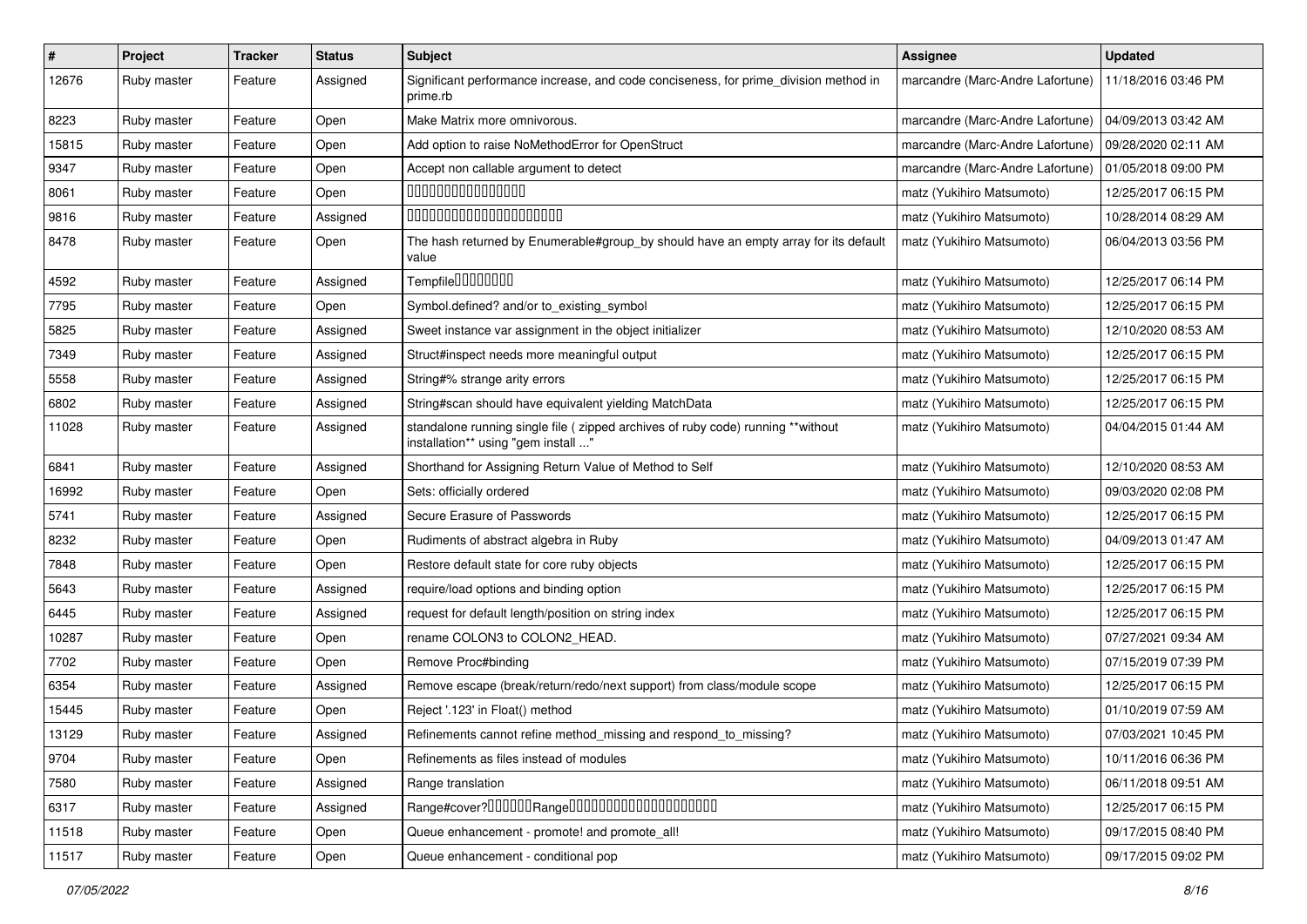| $\sharp$ | Project     | <b>Tracker</b> | <b>Status</b> | <b>Subject</b>                                                                                                    | <b>Assignee</b>           | <b>Updated</b>      |
|----------|-------------|----------------|---------------|-------------------------------------------------------------------------------------------------------------------|---------------------------|---------------------|
| 5781     | Ruby master | Feature        | Assigned      | Query attributes (attribute methods ending in `?` mark)                                                           | matz (Yukihiro Matsumoto) | 01/10/2020 06:34 AM |
| 14397    | Ruby master | Feature        | Assigned      | public, protected and private should return their arguments instead of self                                       | matz (Yukihiro Matsumoto) | 12/10/2018 07:08 AM |
| 8164     | Ruby master | Feature        | Assigned      | Public/Private                                                                                                    | matz (Yukihiro Matsumoto) | 12/10/2020 08:50 AM |
| 4824     | Ruby master | Feature        | Assigned      | Provide method Kernel#executed?                                                                                   | matz (Yukihiro Matsumoto) | 03/05/2018 04:57 AM |
| 6648     | Ruby master | Feature        | Assigned      | Provide a standard API for retrieving all command-line flags passed to Ruby                                       | matz (Yukihiro Matsumoto) | 12/25/2017 06:15 PM |
| 8271     | Ruby master | Feature        | Assigned      | Proposal for moving to a more visible, formal process for feature requests                                        | matz (Yukihiro Matsumoto) | 12/23/2021 11:40 PM |
| 16461    | Ruby master | Feature        | Assigned      | Proc#using                                                                                                        | matz (Yukihiro Matsumoto) | 12/10/2020 09:10 AM |
| 5007     | Ruby master | Feature        | Assigned      | Proc#call_under: Unifying instance_eval and instance_exec                                                         | matz (Yukihiro Matsumoto) | 04/19/2018 07:57 AM |
| 11735    | Ruby master | Feature        | Open          | Porting String#squish and String#squish! from Ruby on Rails' Active Support                                       | matz (Yukihiro Matsumoto) | 06/24/2016 08:02 AM |
| 11816    | Ruby master | Feature        | Assigned      | Partial safe navigation operator                                                                                  | matz (Yukihiro Matsumoto) | 04/14/2020 08:02 AM |
| 6817     | Ruby master | Feature        | Open          | Partial application                                                                                               | matz (Yukihiro Matsumoto) | 12/25/2017 06:15 PM |
| 9614     | Ruby master | Feature        | Open          | ordering of non-Hash items which use st_ internally                                                               | matz (Yukihiro Matsumoto) | 01/05/2018 09:00 PM |
| 17288    | Ruby master | Feature        | Open          | Optimize _send_ call with a literal method name                                                                   | matz (Yukihiro Matsumoto) | 10/30/2020 12:17 AM |
| 17291    | Ruby master | Feature        | Assigned      | Optimize __send__ call                                                                                            | matz (Yukihiro Matsumoto) | 01/12/2021 05:47 AM |
| 8804     | Ruby master | Feature        | Open          | ONCE syntax                                                                                                       | matz (Yukihiro Matsumoto) | 01/04/2020 08:26 PM |
| 8663     | Ruby master | Feature        | Open          | Officialy alias ArgumentError to ArgError                                                                         | matz (Yukihiro Matsumoto) | 08/09/2013 07:42 PM |
| 17184    | Ruby master | Feature        | Open          | No stdlib function to perform simple string replacement                                                           | matz (Yukihiro Matsumoto) | 02/23/2021 09:27 PM |
| 4521     | Ruby master | Feature        | Assigned      | NoMethodError#message may take very long to execute                                                               | matz (Yukihiro Matsumoto) | 12/25/2017 06:14 PM |
| 6293     | Ruby master | Feature        | Assigned      | new queue / blocking queues                                                                                       | matz (Yukihiro Matsumoto) | 12/25/2017 06:15 PM |
| 5749     | Ruby master | Feature        | Assigned      | new method String#match_all needed                                                                                | matz (Yukihiro Matsumoto) | 12/25/2017 06:15 PM |
| 5389     | Ruby master | Feature        | Assigned      | New method Enumerator#iterate                                                                                     | matz (Yukihiro Matsumoto) | 12/25/2017 06:15 PM |
| 6596     | Ruby master | Feature        | Assigned      | New method `Array#indexes`                                                                                        | matz (Yukihiro Matsumoto) | 07/29/2020 01:41 AM |
| 5445     | Ruby master | Feature        | Assigned      | Need RUBYOPT - r before ARGV - r                                                                                  | matz (Yukihiro Matsumoto) | 12/25/2017 06:15 PM |
| 15837    | Ruby master | Feature        | Open          | Module#name components                                                                                            | matz (Yukihiro Matsumoto) | 05/08/2019 10:29 AM |
| 6810     | Ruby master | Feature        | Assigned      | 'module A::B; end' is not equivalent to 'module A; module B; end; end' with respect to<br>constant lookup (scope) | matz (Yukihiro Matsumoto) | 12/10/2020 09:22 AM |
| 9768     | Ruby master | Feature        | Assigned      | Method that is visible only within a certain module/class                                                         | matz (Yukihiro Matsumoto) | 04/25/2014 06:43 AM |
| 11882    | Ruby master | Feature        | Open          | Map or NamedMap                                                                                                   | matz (Yukihiro Matsumoto) | 01/17/2021 01:31 PM |
| 7503     | Ruby master | Feature        | Assigned      | make timeout.rb async-interrupt safe by default                                                                   | matz (Yukihiro Matsumoto) | 12/25/2017 06:15 PM |
| 9123     | Ruby master | Feature        | Open          | Make Numeric#nonzero? behavior consistent with Numeric#zero?                                                      | matz (Yukihiro Matsumoto) | 06/11/2019 12:55 PM |
| 11627    | Ruby master | Feature        | Open          | make 'nonzero' an alias of 'nonzero?'                                                                             | matz (Yukihiro Matsumoto) | 12/23/2021 11:43 PM |
| 10498    | Ruby master | Feature        | Open          | Make `loop` yield a counter                                                                                       | matz (Yukihiro Matsumoto) | 01/05/2018 09:01 PM |
| 6413     | Ruby master | Feature        | Assigned      | Make Dir.entries default to Dir.entries(Dir.pwd)                                                                  | matz (Yukihiro Matsumoto) | 12/25/2017 06:15 PM |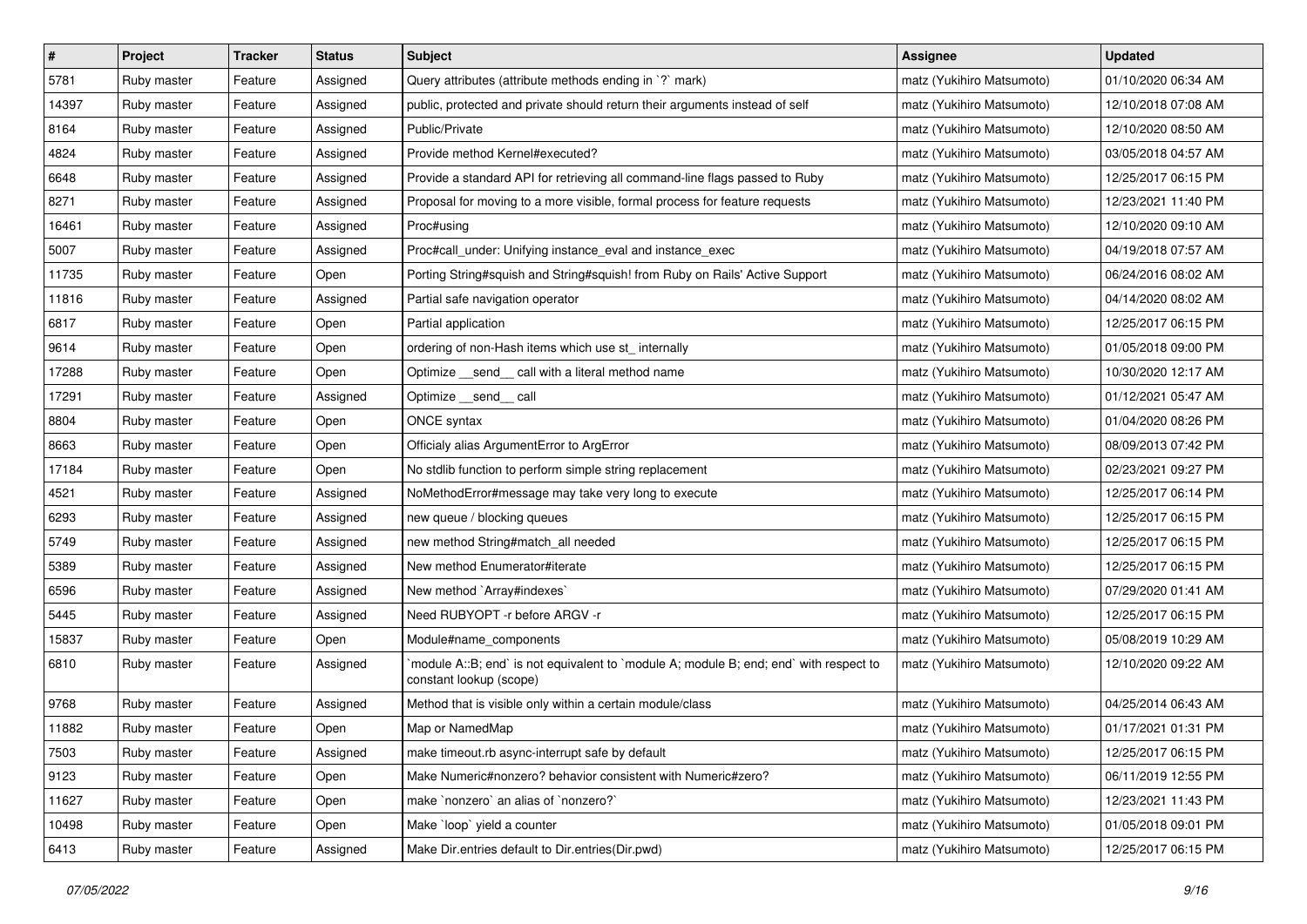| $\sharp$ | Project     | <b>Tracker</b> | <b>Status</b> | <b>Subject</b>                                                                             | <b>Assignee</b>           | <b>Updated</b>      |
|----------|-------------|----------------|---------------|--------------------------------------------------------------------------------------------|---------------------------|---------------------|
| 7604     | Ruby master | Feature        | Open          | Make === comparison operator ability to delegate comparison to an argument                 | matz (Yukihiro Matsumoto) | 12/25/2017 06:15 PM |
| 14927    | Ruby master | Feature        | Open          | Loading multiple files at once                                                             | matz (Yukihiro Matsumoto) | 09/18/2018 12:38 AM |
| 7548     | Ruby master | Feature        | Open          | Load and Require Callbacks                                                                 | matz (Yukihiro Matsumoto) | 12/25/2017 06:15 PM |
| 14609    | Ruby master | Feature        | Open          | Let `Kernel#p` without an argument print the receiver                                      | matz (Yukihiro Matsumoto) | 02/08/2020 08:43 PM |
| 5456     | Ruby master | Feature        | Assigned      | kernel#syscall() should be removed.                                                        | matz (Yukihiro Matsumoto) | 12/10/2020 08:46 AM |
| 15112    | Ruby master | Feature        | Open          | Introducing the short form of `STDERR.puts expr.inspect`.                                  | matz (Yukihiro Matsumoto) | 10/12/2018 02:02 AM |
| 14128    | Ruby master | Feature        | Open          | Introduce Hash#delete default value                                                        | matz (Yukihiro Matsumoto) | 11/25/2017 04:41 PM |
| 9070     | Ruby master | Feature        | Open          | Introduce `---` as synonym of `end` keyword                                                | matz (Yukihiro Matsumoto) | 11/02/2013 03:23 AM |
| 15192    | Ruby master | Feature        | Open          | Introduce a new "shortcut assigning" syntax to convenient setup instance variables         | matz (Yukihiro Matsumoto) | 12/14/2021 06:42 PM |
| 18159    | Ruby master | Feature        | Open          | Integrate functionality of dead_end gem into Ruby                                          | matz (Yukihiro Matsumoto) | 06/17/2022 02:06 PM |
| 6594     | Ruby master | Feature        | Assigned      | <b>Integrated Functor</b>                                                                  | matz (Yukihiro Matsumoto) | 12/10/2020 08:53 AM |
| 16894    | Ruby master | Feature        | Open          | Integer division for Ruby 3                                                                | matz (Yukihiro Matsumoto) | 05/18/2020 03:41 PM |
| 7644     | Ruby master | Feature        | Assigned      | In refinements, change "using" keyword to a less generic word.                             | matz (Yukihiro Matsumoto) | 12/10/2020 08:49 AM |
| 7377     | Ruby master | Feature        | Open          | #indetical? as an alias for #equal?                                                        | matz (Yukihiro Matsumoto) | 12/25/2017 06:15 PM |
| 16495    | Ruby master | Feature        | Open          | Inconsistent quotes in error messages                                                      | matz (Yukihiro Matsumoto) | 06/15/2022 04:21 PM |
| 14982    | Ruby master | Feature        | Open          | Improve namespace system in ruby to avoiding top-level names chaos                         | matz (Yukihiro Matsumoto) | 12/31/2021 05:39 PM |
| 12306    | Ruby master | Feature        | Open          | Implement String #blank? #present? and improve #strip and family to handle unicode         | matz (Yukihiro Matsumoto) | 07/22/2018 10:55 PM |
| 8536     | Ruby master | Feature        | Assigned      | Implement is_numeric? family of methods                                                    | matz (Yukihiro Matsumoto) | 12/25/2017 06:15 PM |
| 5064     | Ruby master | Feature        | Assigned      | HTTP user-agent class                                                                      | matz (Yukihiro Matsumoto) | 12/25/2017 06:15 PM |
| 14546    | Ruby master | Feature        | Open          | Hash#delete!                                                                               | matz (Yukihiro Matsumoto) | 05/30/2018 08:24 PM |
| 6277     | Ruby master | Feature        | Assigned      | Hash#convert key                                                                           | matz (Yukihiro Matsumoto) | 12/25/2017 06:15 PM |
| 6641     | Ruby master | Feature        | Open          | Hash.auto constructor                                                                      | matz (Yukihiro Matsumoto) | 12/25/2017 06:15 PM |
| 8948     | Ruby master | Feature        | Assigned      | Frozen regex                                                                               | matz (Yukihiro Matsumoto) | 12/20/2020 07:15 PM |
| 7611     | Ruby master | Feature        | Open          | Focal method for all loads/requires                                                        | matz (Yukihiro Matsumoto) | 12/25/2017 06:15 PM |
| 17849    | Ruby master | Feature        | Open          | Fix Timeout timeout so that it can be used in threaded Web servers                         | matz (Yukihiro Matsumoto) | 04/10/2022 06:26 AM |
| 6337     | Ruby master | Feature        | Assigned      | FileUtils#sync                                                                             | matz (Yukihiro Matsumoto) | 12/25/2017 06:15 PM |
| 6671     | Ruby master | Feature        | Assigned      | File.split_all and File.split_root                                                         | matz (Yukihiro Matsumoto) | 12/25/2017 06:15 PM |
| 6811     | Ruby master | Feature        | Assigned      | File, Dir and FileUtils should have bang-versions of singleton methods that fails silently | matz (Yukihiro Matsumoto) | 12/25/2017 06:15 PM |
| 6376     | Ruby master | Feature        | Assigned      | Feature lookup and checking if feature is loaded                                           | matz (Yukihiro Matsumoto) | 12/25/2017 06:15 PM |
| 7121     | Ruby master | Feature        | Assigned      | Extending the use of `require'                                                             | matz (Yukihiro Matsumoto) | 12/25/2017 06:15 PM |
| 8229     | Ruby master | Feature        | Open          | extend Hash.include?                                                                       | matz (Yukihiro Matsumoto) | 12/10/2020 08:53 AM |
| 12543    | Ruby master | Feature        | Assigned      | explicit tail call syntax: foo() then return                                               | matz (Yukihiro Matsumoto) | 04/18/2021 03:02 PM |
| 11122    | Ruby master | Feature        | Open          | exception-free non-blocking Queue/SizedQueue operations                                    | matz (Yukihiro Matsumoto) | 05/06/2015 08:53 PM |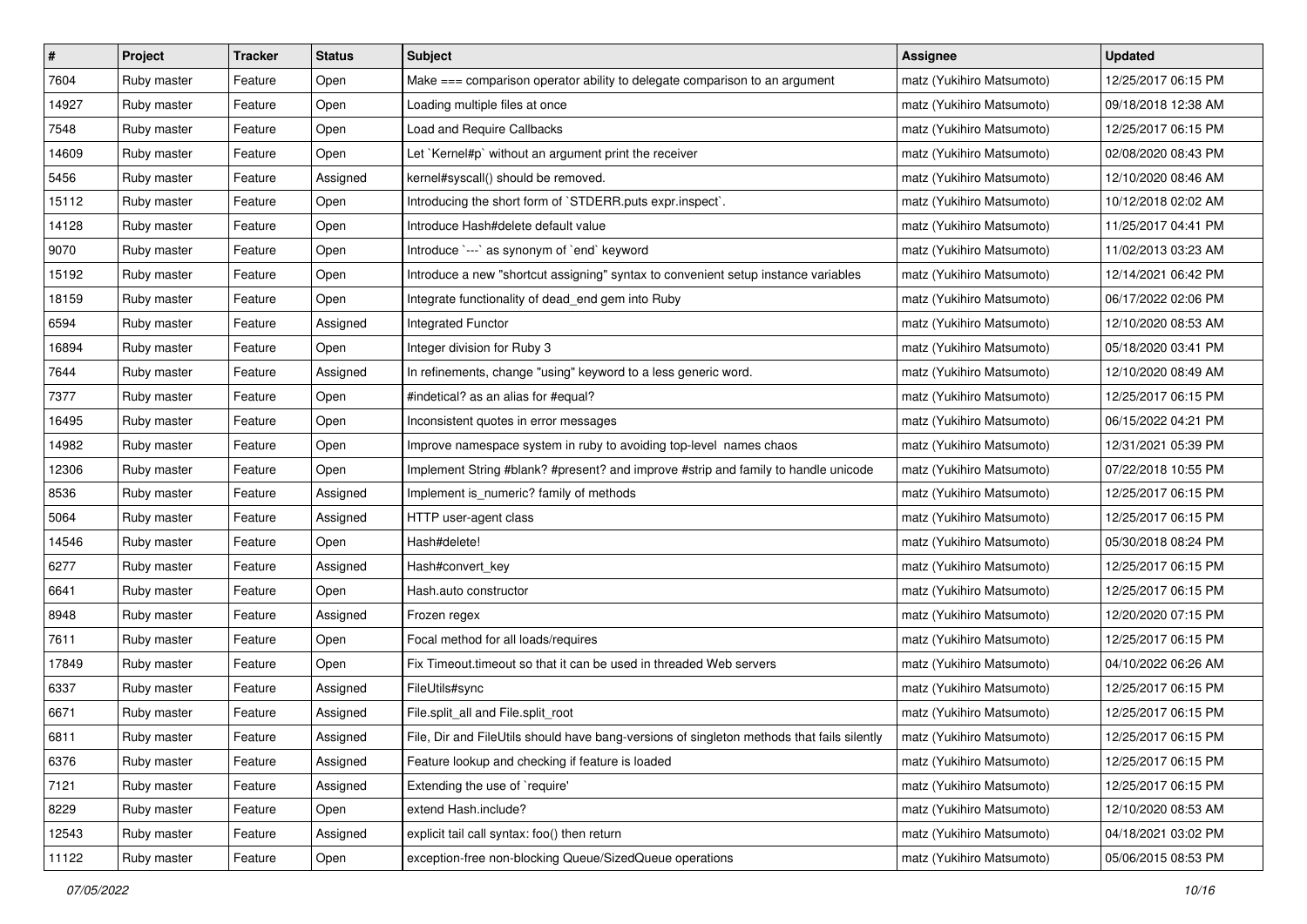| $\vert$ # | Project     | <b>Tracker</b> | <b>Status</b> | <b>Subject</b>                                                                              | <b>Assignee</b>           | <b>Updated</b>      |
|-----------|-------------|----------------|---------------|---------------------------------------------------------------------------------------------|---------------------------|---------------------|
| 11307     | Ruby master | Feature        | Open          | exception-free non-blocking Queue#pop                                                       | matz (Yukihiro Matsumoto) | 06/25/2015 11:06 PM |
| 6308      | Ruby master | Feature        | Assigned      | Eliminate delegation from WeakRef                                                           | matz (Yukihiro Matsumoto) | 12/23/2021 11:40 PM |
| 6869      | Ruby master | Feature        | Open          | Do not treat `_` parameter exceptionally                                                    | matz (Yukihiro Matsumoto) | 12/10/2020 08:58 AM |
| 10549     | Ruby master | Feature        | Open          | Deprecate each_with_index and each_with_object in favor of with_index and<br>with_object    | matz (Yukihiro Matsumoto) | 07/27/2021 11:09 AM |
| 7739      | Ruby master | Feature        | Assigned      | Define Hash#  as Hash#reverse_merge in Rails                                                | matz (Yukihiro Matsumoto) | 12/25/2017 06:15 PM |
| 4514      | Ruby master | Feature        | Assigned      | #deep_clone and #deep_dup for Objects                                                       | matz (Yukihiro Matsumoto) | 12/25/2017 06:14 PM |
| 5129      | Ruby master | Feature        | Assigned      | Create a core class "FileArray" and make "ARGF" its instance                                | matz (Yukihiro Matsumoto) | 01/23/2018 02:02 PM |
| 8850      | Ruby master | Feature        | Assigned      | Convert Rational to decimal string                                                          | matz (Yukihiro Matsumoto) | 12/25/2017 06:15 PM |
| 7314      | Ruby master | Feature        | Assigned      | Convert Proc to Lambda doesn't work in MRI                                                  | matz (Yukihiro Matsumoto) | 05/21/2016 09:15 AM |
| 7748      | Ruby master | Feature        | Open          | Contextual send                                                                             | matz (Yukihiro Matsumoto) | 12/10/2020 08:53 AM |
| 7149      | Ruby master | Feature        | Open          | Constant magic for everyone.                                                                | matz (Yukihiro Matsumoto) | 12/25/2017 06:15 PM |
| 7087      | Ruby master | Feature        | Assigned      | ::ConditionVariable#wait does not work with Monitor because Monitor#sleep does not<br>exist | matz (Yukihiro Matsumoto) | 12/25/2017 06:15 PM |
| 6611      | Ruby master | Feature        | Assigned      | Comments requested on implementation of set_parse_func                                      | matz (Yukihiro Matsumoto) | 12/25/2017 06:15 PM |
| 8839      | Ruby master | Feature        | Assigned      | Class and module should return the class or module that was opened                          | matz (Yukihiro Matsumoto) | 12/28/2015 08:36 AM |
| 7546      | Ruby master | Feature        | Open          | Change behavior of `Array#slice` for an argument of `Range` class                           | matz (Yukihiro Matsumoto) | 12/10/2020 08:49 AM |
| 14724     | Ruby master | Feature        | Open          | chains of inequalities                                                                      | matz (Yukihiro Matsumoto) | 05/19/2018 01:06 AM |
| 7914      | Ruby master | Feature        | Open          | Case for local class methods                                                                | matz (Yukihiro Matsumoto) | 12/25/2017 06:15 PM |
| 12813     | Ruby master | Feature        | Assigned      | Calling chunk_while, slice_after, slice_before, slice_when with no block                    | matz (Yukihiro Matsumoto) | 12/06/2016 12:58 PM |
| 12019     | Ruby master | Feature        | Open          | Better low-level support for writing concurrent libraries                                   | matz (Yukihiro Matsumoto) | 12/23/2021 11:43 PM |
| 15330     | Ruby master | Feature        | Open          | autoload_relative                                                                           | matz (Yukihiro Matsumoto) | 06/19/2022 11:25 PM |
| 15277     | Ruby master | Feature        | Open          | at exec                                                                                     | matz (Yukihiro Matsumoto) | 05/25/2020 01:09 AM |
| 4539      | Ruby master | Feature        | Assigned      | Array#zip_with                                                                              | matz (Yukihiro Matsumoto) | 11/28/2019 08:23 AM |
| 9023      | Ruby master | Feature        | Assigned      | Array#tail                                                                                  | matz (Yukihiro Matsumoto) | 12/23/2021 11:40 PM |
| 7444      | Ruby master | Feature        | Open          | Array#product_set                                                                           | matz (Yukihiro Matsumoto) | 12/25/2017 06:15 PM |
| 7657      | Ruby master | Feature        | Open          | Array#& doesn't accept Enumerables                                                          | matz (Yukihiro Matsumoto) | 12/25/2017 06:15 PM |
| 16986     | Ruby master | Feature        | Open          | Anonymous Struct literal                                                                    | matz (Yukihiro Matsumoto) | 01/15/2022 04:57 PM |
| 7132      | Ruby master | Feature        | Assigned      | Alternation between named / ordered method arguments and aliases for method<br>arguments.   | matz (Yukihiro Matsumoto) | 12/25/2017 06:15 PM |
| 11390     | Ruby master | Feature        | Open          | Allow symbols starting with numbers                                                         | matz (Yukihiro Matsumoto) | 08/14/2015 05:23 AM |
| 15991     | Ruby master | Feature        | Open          | Allow questionmarks in variable names                                                       | matz (Yukihiro Matsumoto) | 07/30/2019 03:57 AM |
| 17785     | Ruby master | Feature        | Open          | Allow named parameters to be keywords                                                       | matz (Yukihiro Matsumoto) | 12/17/2021 06:10 PM |
| 8678      | Ruby master | Feature        | Assigned      | Allow invalid string to work with regexp                                                    | matz (Yukihiro Matsumoto) | 01/05/2018 09:00 PM |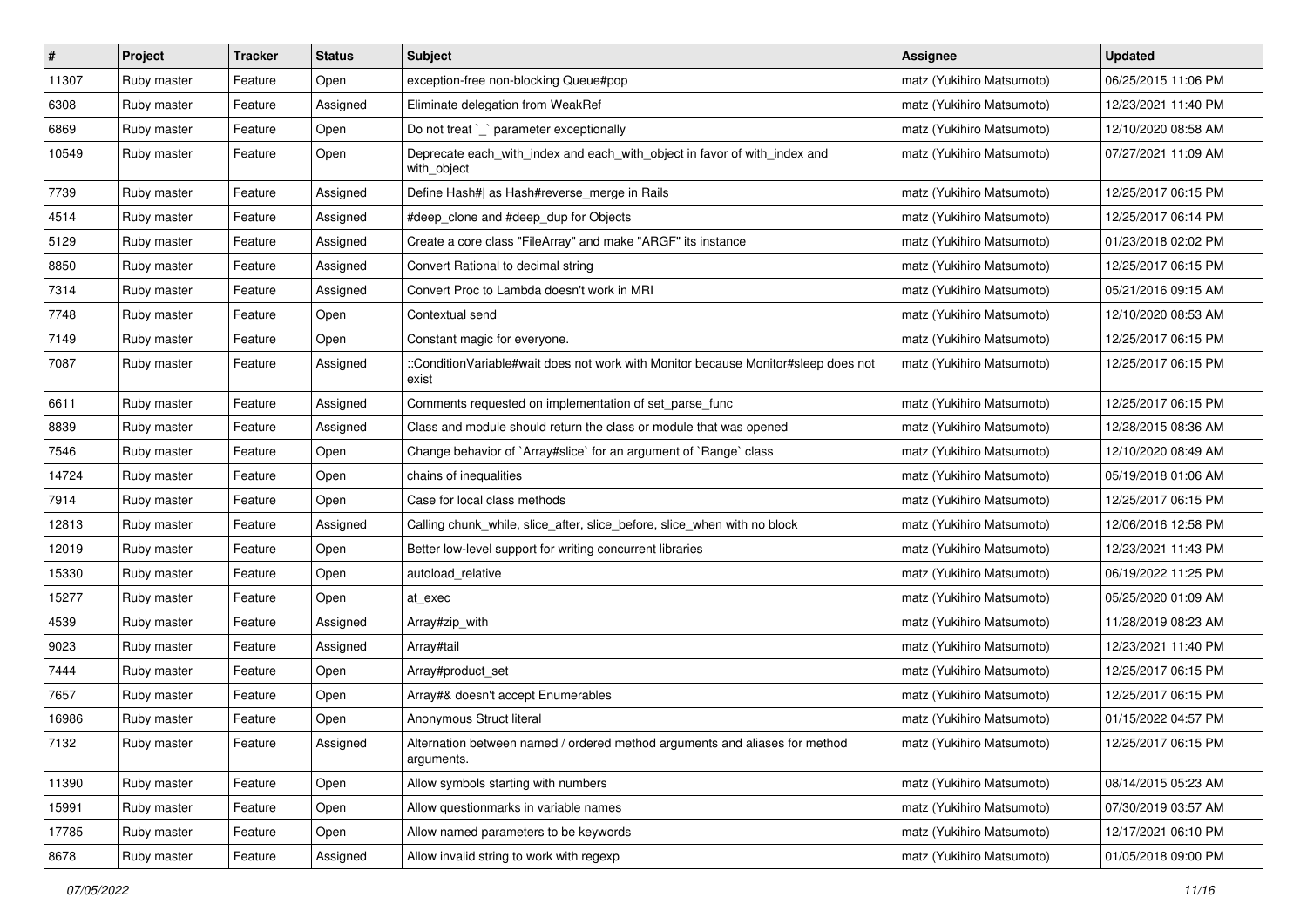| $\vert$ # | Project     | <b>Tracker</b> | <b>Status</b> | <b>Subject</b>                                                                | <b>Assignee</b>                         | <b>Updated</b>      |
|-----------|-------------|----------------|---------------|-------------------------------------------------------------------------------|-----------------------------------------|---------------------|
| 10404     | Ruby master | Feature        | Open          | Allow individual finalizers to be removed with ObjectSpace.undefine finalizer | matz (Yukihiro Matsumoto)               | 10/20/2014 08:14 AM |
| 7436      | Ruby master | Feature        | Assigned      | Allow for a "granularity" flag for backtrace_locations                        | matz (Yukihiro Matsumoto)               | 12/25/2017 06:15 PM |
| 6452      | Ruby master | Feature        | Assigned      | Allow extend to override class methods                                        | matz (Yukihiro Matsumoto)               | 12/10/2020 08:53 AM |
| 5582      | Ruby master | Feature        | Assigned      | Allow clone of singleton methods on a BasicObject                             | matz (Yukihiro Matsumoto)               | 12/25/2017 06:15 PM |
| 17279     | Ruby master | Feature        | Open          | Allow a negative step in Range#step with a block                              | matz (Yukihiro Matsumoto)               | 10/22/2020 02:23 AM |
| 8016      | Ruby master | Feature        | Assigned      | Alias FILE and LINE as methods                                                | matz (Yukihiro Matsumoto)               | 12/25/2017 06:15 PM |
| 7614      | Ruby master | Feature        | Open          | alias_accessor                                                                | matz (Yukihiro Matsumoto)               | 12/25/2017 06:15 PM |
| 5945      | Ruby master | Feature        | Assigned      | Add the ability to mark a at_exit as process-local.                           | matz (Yukihiro Matsumoto)               | 10/10/2018 08:29 AM |
| 10574     | Ruby master | Feature        | Open          | Add String#Ichomp and String.Ichomp!                                          | matz (Yukihiro Matsumoto)               | 12/15/2014 04:34 PM |
| 9043      | Ruby master | Feature        | Open          | Add String#f method as shortcut for #freeze                                   | matz (Yukihiro Matsumoto)               | 01/05/2018 09:00 PM |
| 7883      | Ruby master | Feature        | Open          | Add Regex#to_proc                                                             | matz (Yukihiro Matsumoto)               | 12/25/2017 06:15 PM |
| 7654      | Ruby master | Feature        | Open          | Add optional code block to IO::readlines                                      | matz (Yukihiro Matsumoto)               | 12/25/2017 06:15 PM |
| 6842      | Ruby master | Feature        | Assigned      | Add Optional Arguments to String#strip                                        | matz (Yukihiro Matsumoto)               | 08/24/2016 05:50 AM |
| 4818      | Ruby master | Feature        | Assigned      | Add method marshalable?                                                       | matz (Yukihiro Matsumoto)               | 12/25/2017 06:15 PM |
| 7876      | Ruby master | Feature        | Open          | Add method for accessing Class from within Singleton Class                    | matz (Yukihiro Matsumoto)               | 12/25/2017 06:15 PM |
| 17830     | Ruby master | Feature        | Open          | Add Integer#previous and Integer#prev                                         | matz (Yukihiro Matsumoto)               | 04/27/2021 11:35 PM |
| 10489     | Ruby master | Feature        | Open          | Add inherit method for clearer and multiple inheritance                       | matz (Yukihiro Matsumoto)               | 12/10/2020 08:53 AM |
| 10481     | Ruby master | Feature        | Assigned      | Add "if" and "unless" clauses to rescue statements                            | matz (Yukihiro Matsumoto)               | 01/18/2015 02:46 PM |
| 5970      | Ruby master | Feature        | Assigned      | Add Enumerable#join with same semantics as Array#join                         | matz (Yukihiro Matsumoto)               | 12/25/2017 06:15 PM |
| 12244     | Ruby master | Feature        | Open          | Add a way to `integer - integer % num`                                        | matz (Yukihiro Matsumoto)               | 05/17/2016 06:05 AM |
| 6309      | Ruby master | Feature        | Assigned      | Add a reference queue for weak references                                     | matz (Yukihiro Matsumoto)               | 08/23/2020 09:07 PM |
| 7704      | Ruby master | Feature        | Open          | Add a list of enabled (experimental) language features.                       | matz (Yukihiro Matsumoto)               | 12/25/2017 06:15 PM |
| 11181     | Ruby master | Feature        | Open          | Add a line directive to Ruby                                                  | matz (Yukihiro Matsumoto)               | 01/26/2016 02:04 AM |
| 8042      | Ruby master | Feature        | Assigned      | Add Addrinfo#socket to create a socket that is not connected or bound         | matz (Yukihiro Matsumoto)               | 12/25/2017 06:15 PM |
| 18439     | Ruby master | Feature        | Open          | Support YJIT for VC++                                                         | maximecb (Maxime<br>Chevalier-Boisvert) | 01/10/2022 11:29 PM |
| 17339     | Ruby master | Feature        | Assigned      | Semantic grouping with BigDecimal#to s                                        | mrkn (Kenta Murata)                     | 12/20/2021 12:39 PM |
| 10782     | Ruby master | Feature        | Assigned      | Patch: Add constants for BigDecimal for ZERO, ONE, TEN                        | mrkn (Kenta Murata)                     | 05/21/2015 08:13 AM |
| 7321      | Ruby master | Feature        | Assigned      | Newton.#nsolve 00 2 0000000000                                                | mrkn (Kenta Murata)                     | 12/25/2017 06:15 PM |
| 5310      | Ruby master | Feature        | Assigned      | Integral objects                                                              | mrkn (Kenta Murata)                     | 12/25/2017 06:15 PM |
| 8295      | Ruby master | Feature        | Assigned      | Float I Rational 0000000000000 BigDecimal 0000000                             | mrkn (Kenta Murata)                     | 12/25/2017 06:15 PM |
| 6857      | Ruby master | Feature        | Assigned      | bigdecimal/math BigMath.E/BigMath.exp R. P. Feynman inspired optimization     | mrkn (Kenta Murata)                     | 12/25/2017 06:15 PM |
| 5133      | Ruby master | Feature        | Assigned      | Array#unzip as an alias of Array#transpose                                    | mrkn (Kenta Murata)                     | 12/25/2017 06:15 PM |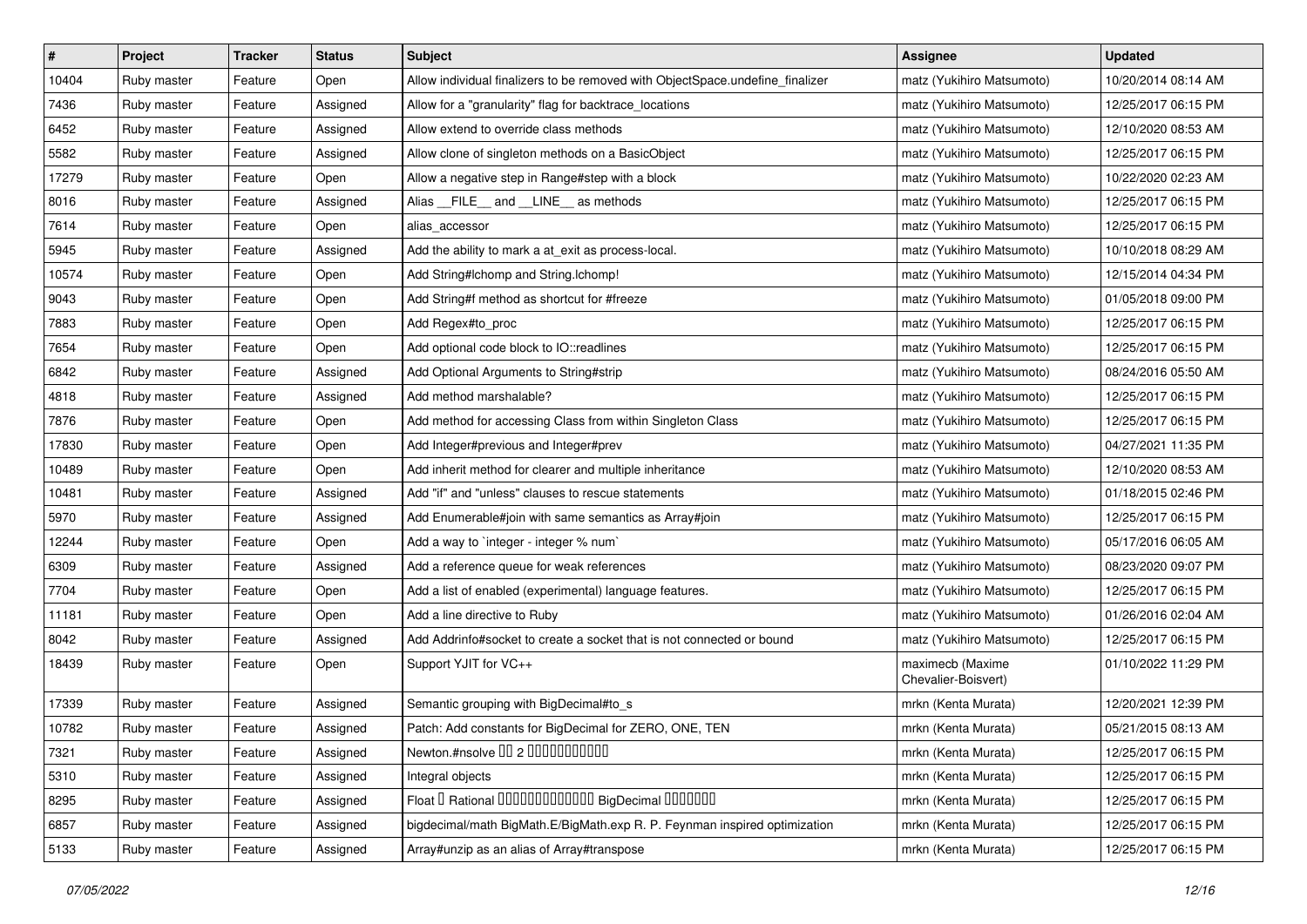| $\vert$ # | Project     | <b>Tracker</b> | <b>Status</b> | <b>Subject</b>                                                                                                                         | <b>Assignee</b>         | <b>Updated</b>      |
|-----------|-------------|----------------|---------------|----------------------------------------------------------------------------------------------------------------------------------------|-------------------------|---------------------|
| 16350     | Ruby master | Feature        | Assigned      | ArithmeticSequence#member? can result in infinite loop                                                                                 | mrkn (Kenta Murata)     | 05/29/2020 10:26 PM |
| 14476     | Ruby master | Feature        | Assigned      | Adding same_all? for checking whether all items in an Array are same                                                                   | mrkn (Kenta Murata)     | 08/28/2020 01:10 PM |
| 6973      | Ruby master | Feature        | Assigned      | Add an #integral? method to Numeric to test for whole-number values                                                                    | mrkn (Kenta Murata)     | 12/25/2017 06:15 PM |
| 5654      | Ruby master | Feature        | Assigned      | Introduce global lock to avoid concurrent require                                                                                      | nahi (Hiroshi Nakamura) | 12/25/2017 06:15 PM |
| 17638     | Ruby master | Feature        | Assigned      | Support backtracing with the libbacktrace library                                                                                      | naruse (Yui NARUSE)     | 03/05/2021 03:40 PM |
| 6265      | Ruby master | Feature        | Assigned      | Remove 'useless' 'concatenation' syntax                                                                                                | naruse (Yui NARUSE)     | 08/10/2016 02:36 AM |
| 13221     | Ruby master | Feature        | Assigned      | [PATCH] gems/bundled_gems: add "curses" RubyGem                                                                                        | naruse (Yui NARUSE)     | 09/25/2017 06:32 PM |
| 5764      | Ruby master | Feature        | Assigned      | Net::HTTP should assume HTTP/0.9 on unexpected responses                                                                               | naruse (Yui NARUSE)     | 07/15/2019 05:06 PM |
| 9020      | Ruby master | Feature        | Assigned      | Net::HTTPResponse predicate/query methods                                                                                              | naruse (Yui NARUSE)     | 12/25/2017 06:15 PM |
| 16559     | Ruby master | Feature        | Open          | Net::HTTP#request injects "Connection: close" header if #started? is false, wasting<br>HTTP server resources                           | naruse (Yui NARUSE)     | 05/28/2020 07:37 PM |
| 17111     | Ruby master | Feature        | Assigned      | Improve performance of Net::HTTPHeader#set_form by 40%                                                                                 | naruse (Yui NARUSE)     | 08/10/2020 05:36 AM |
| 15931     | Ruby master | Feature        | Open          | encoding for CESU-8                                                                                                                    | naruse (Yui NARUSE)     | 12/20/2019 05:42 AM |
| 15940     | Ruby master | Feature        | Open          | Coerce symbols internal fstrings in UTF8 rather than ASCII to better share memory with<br>string literals                              | naruse (Yui NARUSE)     | 07/30/2019 04:17 AM |
| 5461      | Ruby master | Feature        | Assigned      | Add pipelining to Net::HTTP                                                                                                            | naruse (Yui NARUSE)     | 12/25/2017 06:15 PM |
| 11670     | Ruby master | Feature        | Open          | Show warning to make nested def obsolete                                                                                               | nobu (Nobuyoshi Nakada) | 11/09/2015 07:40 AM |
| 16978     | Ruby master | Feature        | Open          | Ruby should not use realpath for __FILE_                                                                                               | nobu (Nobuyoshi Nakada) | 04/01/2022 11:30 AM |
| 8270      | Ruby master | Feature        | Open          | Ruby should build without thread support (aka minix)                                                                                   | nobu (Nobuyoshi Nakada) | 12/10/2020 08:53 AM |
| 6769      | Ruby master | Feature        | Assigned      | rbinstall.rb: install both src and batch files separetely                                                                              | nobu (Nobuyoshi Nakada) | 10/30/2015 12:38 PM |
| 6012      | Ruby master | Feature        | Assigned      | Proc#source_location also return the column                                                                                            | nobu (Nobuyoshi Nakada) | 02/12/2019 07:49 AM |
| 8460      | Ruby master | Feature        | Assigned      | PATCH: optparse: add keep_unknown option                                                                                               | nobu (Nobuyoshi Nakada) | 05/27/2021 10:07 PM |
| 15305     | Ruby master | Feature        | Open          | [PATCH] include/ruby/ruby.h (RB_ALLOCV*): remove GC guard                                                                              | nobu (Nobuyoshi Nakada) | 07/27/2021 11:39 AM |
| 4924      | Ruby master | Feature        | Assigned      | mkmf have header fails with C++ headers                                                                                                | nobu (Nobuyoshi Nakada) | 12/25/2017 06:15 PM |
| 12064     | Ruby master | Feature        | Open          | Make creation of enc/unicode/casefold.h automatic again                                                                                | nobu (Nobuyoshi Nakada) | 02/12/2016 06:13 AM |
| 7745      | Ruby master | Feature        | Open          | lib/observer.rb: Observers are compared by identity                                                                                    | nobu (Nobuyoshi Nakada) | 12/25/2017 06:15 PM |
| 16291     | Ruby master | Feature        | Open          | Introduce support for resize in rb_ary_freeze and prefer internal use of rb_ary_freeze<br>and rb_str_freeze for String and Array types | nobu (Nobuyoshi Nakada) | 12/25/2020 02:43 AM |
| 13516     | Ruby master | Feature        | Assigned      | Improve the text of the circular require warning                                                                                       | nobu (Nobuyoshi Nakada) | 08/31/2017 05:49 AM |
| 7532      | Ruby master | Feature        | Assigned      | Hardcoded compiler location                                                                                                            | nobu (Nobuyoshi Nakada) | 12/25/2017 06:15 PM |
| 7394      | Ruby master | Feature        | Assigned      | Enumerable#find ifnone parameter could be non-callable                                                                                 | nobu (Nobuyoshi Nakada) | 02/10/2021 09:32 AM |
| 13378     | Ruby master | Feature        | Open          | Eliminate 4 of 8 syscalls when requiring file by absolute path                                                                         | nobu (Nobuyoshi Nakada) | 06/16/2017 07:57 AM |
| 2324      | Ruby master | Feature        | Assigned      | Dir instance methods for relative path                                                                                                 | nobu (Nobuyoshi Nakada) | 12/25/2017 05:58 PM |
| 13577     | Ruby master | Feature        | Assigned      | Digest file accidentally receives File object but uses file path                                                                       | nobu (Nobuyoshi Nakada) | 05/20/2017 06:50 PM |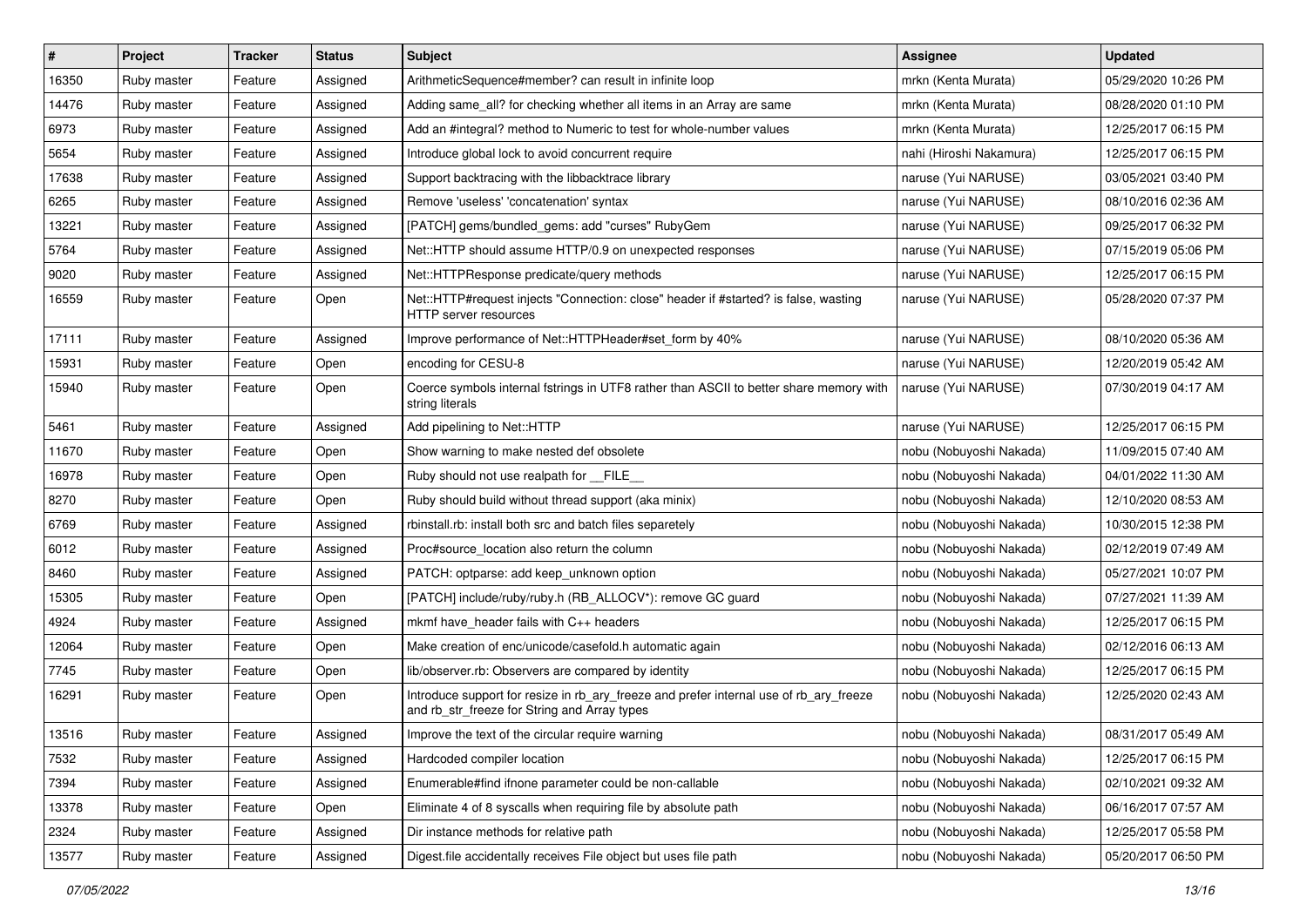| $\vert$ # | Project     | <b>Tracker</b> | <b>Status</b> | <b>Subject</b>                                                           | <b>Assignee</b>                       | <b>Updated</b>      |
|-----------|-------------|----------------|---------------|--------------------------------------------------------------------------|---------------------------------------|---------------------|
| 8449      | Ruby master | Feature        | Open          | Array#ary_plus always returns an array                                   | nobu (Nobuyoshi Nakada)               | 06/02/2013 04:23 PM |
| 8959      | Ruby master | Feature        | Assigned      | Allow top level prepend                                                  | nobu (Nobuyoshi Nakada)               | 10/16/2013 03:22 AM |
| 11299     | Ruby master | Feature        | Open          | [PATCH] use Array instead of custom struct for generic ivars             | normalperson (Eric Wong)              | 06/24/2015 12:38 AM |
| 13721     | Ruby master | Feature        | Assigned      | [PATCH] net/imap: dedupe attr keys in Net::IMAP::FetchData               | normalperson (Eric Wong)              | 07/27/2017 09:51 AM |
| 10328     | Ruby master | Feature        | Open          | [PATCH] make OPT_SUPPORT_JOKE a proper VM option                         | normalperson (Eric Wong)              | 01/05/2018 09:01 PM |
| 14901     | Ruby master | Feature        | Assigned      | [PATCH] do not block SIGCHLD in normal Ruby Threads                      | normalperson (Eric Wong)              | 07/19/2021 05:23 AM |
| 12354     | Ruby master | Feature        | Assigned      | PKey::EC Can't output public key pem when private key exists             | rhenium (Kazuki Yamaguchi)            | 07/24/2019 10:57 PM |
| 8126      | Ruby master | Feature        | Assigned      | OpenSSL::SSL::SSLSocket does not define #recv and #send messages         | rhenium (Kazuki Yamaguchi)            | 08/08/2019 11:05 PM |
| 14412     | Ruby master | Feature        | Assigned      | DRb UNIX on local machine: add support for getpeereid()                  | seki (Masatoshi Seki)                 | 01/28/2018 12:51 PM |
| 5434      | Ruby master | Feature        | Assigned      | Allow per-class whitelisting of methods safe to expose through DRb       | seki (Masatoshi Seki)                 | 12/25/2017 06:15 PM |
| 12281     | Ruby master | Feature        | Assigned      | Allow lexically scoped use of refinements with 'using {}' block syntax   | shugo (Shugo Maeda)                   | 06/13/2016 07:44 AM |
| 6682      | Ruby master | Feature        | Assigned      | Add a method to return an instance attached by a singleton class         | shyouhei (Shyouhei Urabe)             | 12/25/2017 06:15 PM |
| 11955     | Ruby master | Feature        | Assigned      | Expose Object that Receives logs in Logger                               | sonots (Naotoshi Seo)                 | 11/09/2017 11:35 AM |
| 6613      | Ruby master | Feature        | Assigned      | VT_RECORD, IRecordInfo Support in WIN32OLE                               | suke (Masaki Suketa)                  | 12/25/2017 06:15 PM |
| 15239     | Ruby master | Feature        | Assigned      | [patch] test-spec win32ole                                               | suke (Masaki Suketa)                  | 12/29/2019 01:04 PM |
| 9590      | Ruby master | Feature        | Open          | introduce st_foreach_update and st_foreach_update_check for performance. | tarui (Masaya Tarui)                  | 01/05/2018 09:00 PM |
| 7788      | Ruby master | Feature        | Open          | YAML Tag Schema Support                                                  | tenderlovemaking (Aaron<br>Patterson) | 12/25/2017 06:15 PM |
| 7488      | Ruby master | Feature        | Assigned      | Receiving object_id in object creation probes                            | tenderlovemaking (Aaron<br>Patterson) | 12/25/2017 06:15 PM |
| 7518      | Ruby master | Feature        | Assigned      | Fiddle::Pointer#to_str and Fiddle::Pointer#to_int should be removed      | tenderlovemaking (Aaron<br>Patterson) | 08/15/2013 04:56 AM |
| 11292     | Ruby master | Feature        | Open          | objspace: Dump type of special consts                                    | tmm1 (Aman Karmani)                   | 06/22/2015 04:22 AM |
| 10038     | Ruby master | Feature        | Assigned      | Extend ObjectSpace.dump to expose buffer addresses for String and Array  | tmm1 (Aman Karmani)                   | 01/05/2018 09:01 PM |
| 11599     | Ruby master | Feature        | Open          | Dump entries of hash in ObjectSpace                                      | tmm1 (Aman Karmani)                   | 11/24/2015 05:52 PM |
| 12653     | Ruby master | Feature        | Assigned      | Use wide WinAPI for rb_w32_getcwd                                        | usa (Usaku NAKAMURA)                  | 09/12/2016 06:35 AM |
| 15166     | Ruby master | Feature        | Assigned      | 2.5 times faster implementation than current gcd implmentation           | watson1978 (Shizuo Fujita)            | 04/26/2019 09:12 PM |
| 4831      | Ruby master | Feature        | Assigned      | Integer#prime_factors                                                    | yugui (Yuki Sonoda)                   | 01/23/2018 08:09 AM |
| 14844     | Ruby master | Feature        | Open          | Future of RubyVM::AST?                                                   | yui-knk (Kaneko Yuichiro)             | 08/31/2020 08:22 AM |
| 9235      | Ruby master | Feature        | Assigned      | Documentation for commercial support                                     | zzak (Zachary Scott)                  | 08/10/2019 02:55 PM |
| 14800     | Ruby master | Feature        | Open          | Zlib::GzipReader#read does not support 2nd argument                      |                                       | 08/26/2019 07:49 PM |
| 18440     | Ruby master | Feature        | Open          | YJIT is enabled if any YJIT tuning options are set                       |                                       | 12/30/2021 08:17 PM |
| 14625     | Ruby master | Feature        | Open          | yield self accepts an argument, calling to proc                          |                                       | 03/30/2018 06:52 AM |
| 9401      | Ruby master | Feature        | Open          | Yet another syntax for literal anonymous functions (lambdas)             |                                       | 12/23/2021 11:43 PM |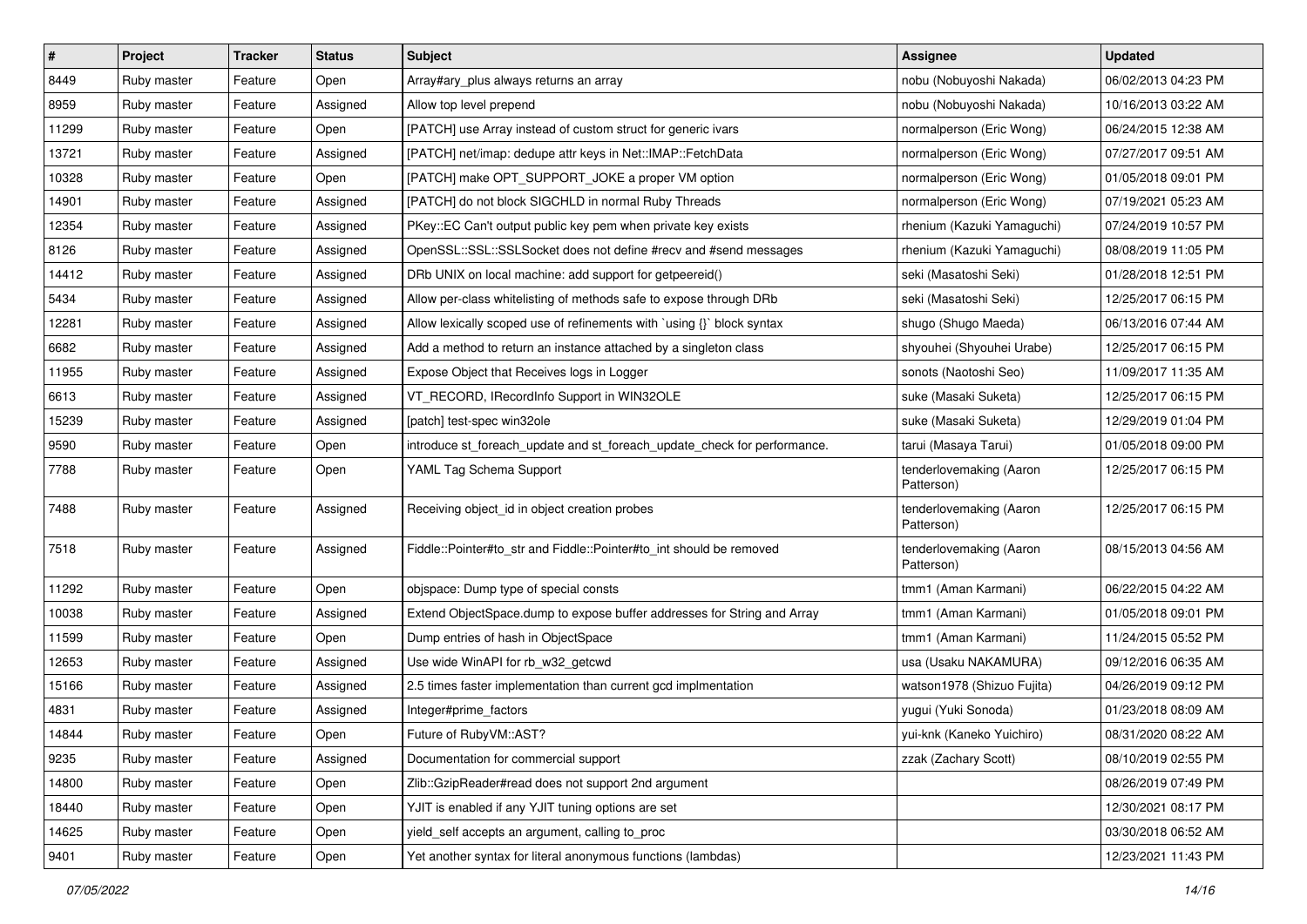| $\vert$ # | Project     | <b>Tracker</b> | <b>Status</b> | <b>Subject</b>                                                                                                     | <b>Assignee</b> | <b>Updated</b>      |
|-----------|-------------|----------------|---------------|--------------------------------------------------------------------------------------------------------------------|-----------------|---------------------|
| 11781     | Ruby master | Feature        | Open          | Would it be possible to alias .prepend() towards .unshift() for class Array by default?                            |                 | 12/09/2015 12:46 PM |
| 16128     | Ruby master | Feature        | Open          | Would it be possible for ruby to warn about case/when menu options separated by a<br>trailing, but accidental ','? |                 | 08/26/2019 09:56 AM |
| 14723     | Ruby master | Feature        | Open          | [WIP] sleepy GC                                                                                                    |                 | 05/18/2018 09:13 AM |
| 14348     | Ruby master | Feature        | Open          | win32ole: enable using coclass-es with multiple IDispatch implementations                                          |                 | 01/10/2018 11:35 AM |
| 9909      | Ruby master | Feature        | Open          | why shouldn't constant lookup check the nesting of module's name                                                   |                 | 06/07/2014 02:18 AM |
| 17550     | Ruby master | Feature        | Open          | Why no function to get all subdirectories of a directory?                                                          |                 | 01/18/2021 08:57 AM |
| 18291     | Ruby master | Feature        | Open          | When use $=\sim$ with named group, if regex is on the right side, variable not defined.                            |                 | 11/06/2021 12:36 PM |
| 16971     | Ruby master | Feature        | Open          | weak_ref&.some_method should behave like object&.some_method                                                       |                 | 06/19/2020 03:17 PM |
| 15817     | Ruby master | Feature        | Open          | Warnings for undef_method and remove_method on initialize()                                                        |                 | 05/02/2019 09:11 AM |
| 16755     | Ruby master | Feature        | Open          | warning: `if' at the end of line without an expression                                                             |                 | 04/03/2020 11:28 PM |
| 10728     | Ruby master | Feature        | Open          | Warning for Fixnum#size to use RbConfig::SIZEOF['long']                                                            |                 | 01/11/2015 04:23 PM |
| 9613      | Ruby master | Feature        | Open          | Warn about unsafe ossl ciphers                                                                                     |                 | 09/13/2015 03:27 AM |
| 12589     | Ruby master | Feature        | Open          | VM performance improvement proposal                                                                                |                 | 02/20/2018 05:00 AM |
| 8404      | Ruby master | Feature        | Open          | virtual, hooked or read only global variabels for ruby only code too                                               |                 | 05/14/2013 09:19 PM |
| 14602     | Ruby master | Feature        | Open          | Version of dig that raises error if a key is not present                                                           |                 | 05/25/2022 12:02 PM |
| 18376     | Ruby master | Feature        | Open          | Version comparison API                                                                                             |                 | 12/30/2021 10:33 AM |
| 12114     | Ruby master | Feature        | Open          | \$VERBOSE = true is being ignored                                                                                  |                 | 02/26/2016 02:00 PM |
| 9174      | Ruby master | Feature        | Open          | value receiving block for Hash#has key?                                                                            |                 | 11/29/2013 06:33 AM |
| 14079     | Ruby master | Feature        | Open          | Validate argument list without calling method                                                                      |                 | 11/07/2017 03:20 AM |
| 12086     | Ruby master | Feature        | Open          | using: option for instance_eval etc.                                                                               |                 | 12/29/2019 07:46 PM |
| 12435     | Ruby master | Feature        | Open          | Using connect_nonblock to open TCP connections in Net::HTTP#connect                                                |                 | 06/06/2016 12:42 AM |
| 10371     | Ruby master | Feature        | Open          | Use Thread#handle_interrupt in MonitorMixin                                                                        |                 | 12/23/2021 11:43 PM |
| 16684     | Ruby master | Feature        | Open          | Use the word "to" instead of "from" in backtrace                                                                   |                 | 04/10/2020 07:58 AM |
| 12928     | Ruby master | Feature        | Open          | Use socket conect_timeout in net stdlib for open_timeout                                                           |                 | 12/02/2019 09:20 PM |
| 18369     | Ruby master | Feature        | Open          | users.detect(:name, "Dorian") as shorthand for users.detect {  user  user.name ==<br>"Dorian" }                    |                 | 12/03/2021 02:23 PM |
| 10755     | Ruby master | Feature        | Open          | Use rb_define_alias instead of rb_define_method for rb_cHash                                                       |                 | 07/27/2021 11:09 AM |
| 14718     | Ruby master | Feature        | Open          | Use jemalloc by default?                                                                                           |                 | 03/25/2020 06:38 PM |
| 13881     | Ruby master | Feature        | Open          | Use getcontext/setcontext on OS X                                                                                  |                 | 09/08/2017 09:13 AM |
| 10251     | Ruby master | Feature        | Open          | URI: Support wildcards (globbing) in no_proxy                                                                      |                 | 12/16/2015 05:22 AM |
| 14411     | Ruby master | Feature        | Open          | URI#secure?                                                                                                        |                 | 02/11/2018 03:44 PM |
| 11690     | Ruby master | Feature        | Open          | Update Hash during multiple assignment                                                                             |                 | 12/10/2015 12:26 PM |
| 17562     | Ruby master | Feature        | Open          | Update - E option in --help                                                                                        |                 | 01/19/2021 05:38 PM |